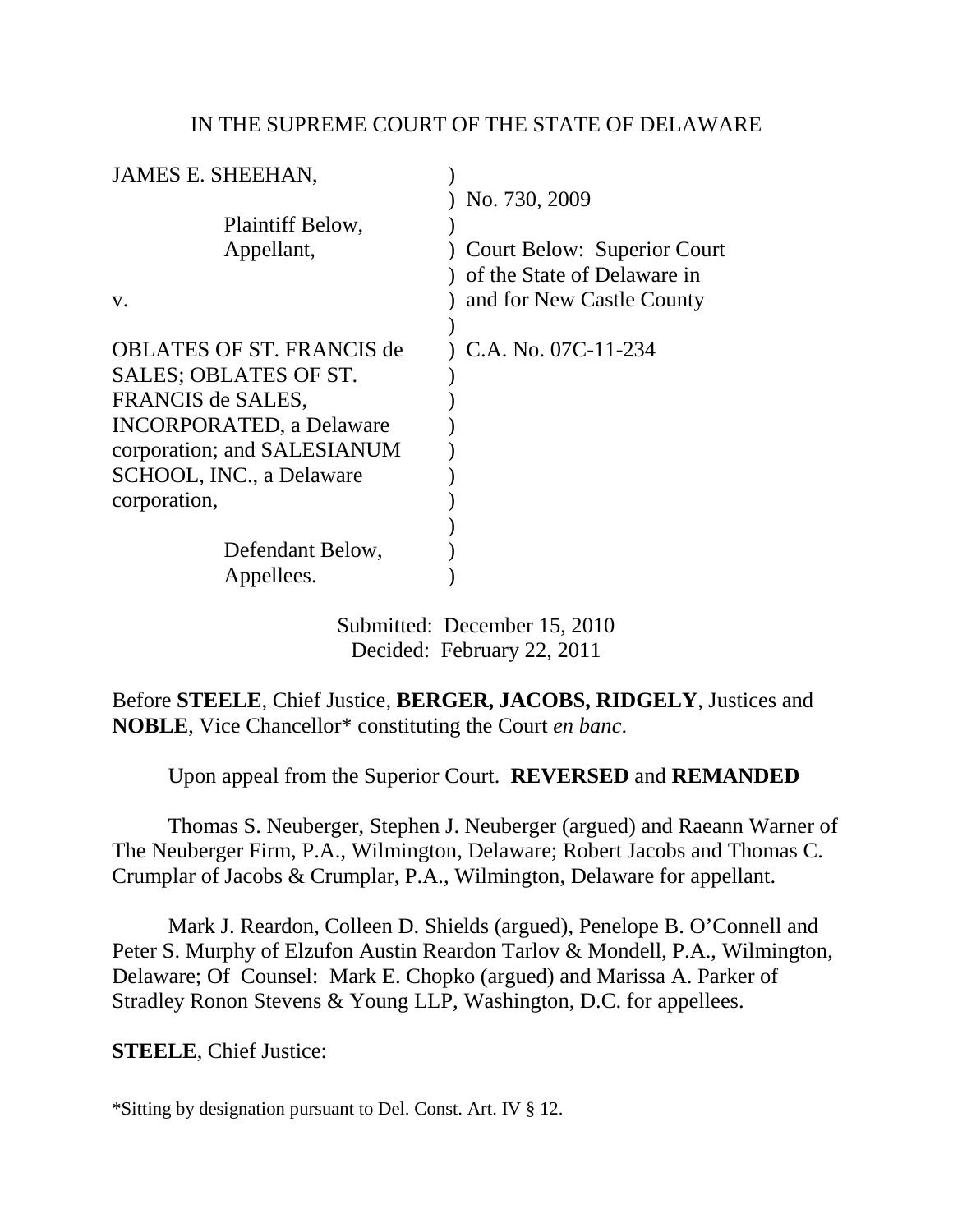James E. Sheehan filed a personal injury action under 10 *Del. C.* § 8145, the Child Victim's Act, against several institutional defendants, including the Oblates of St. Francis de Sales and Salesianum School, for the alleged sexual abuse he suffered in 1962 by Father Francis Norris, a teacher at Salesianum. The Child Victim's Act (CVA), enacted in 2007, abolished the civil statute of limitations for claims of childhood sexual abuse and created a two year window to allow victims of childhood sexual abuse to bring civil suits that the statute of limitations previously barred. After a jury trial, the jury found the Oblates, but not Salesianum, negligent under Section 8145. However, the jury did not find that the Oblates' negligence had proximately caused Sheehan's injuries.

Sheehan asserts that the trial judge committed numerous reversible errors. We reverse and remand for a new trial for two reasons: (1) because the trial judge failed to properly balance, on the record, the probative value of admitting the general causation expert against the unfair prejudice to Sheehan of excluding the testimony; and (2) because the trial judge erred by holding that Section 8145 does not revive intentional torts.

#### **I. FACTS AND PROCEDURAL HISTORY**

James E. Sheehan attended Salesianum School during 1961-1964. While Sheehan was a student at Salesianum, Father Francis Norris, a priest of the Oblates of St. Francis de Sales, was assigned to a teaching position at Salesianum.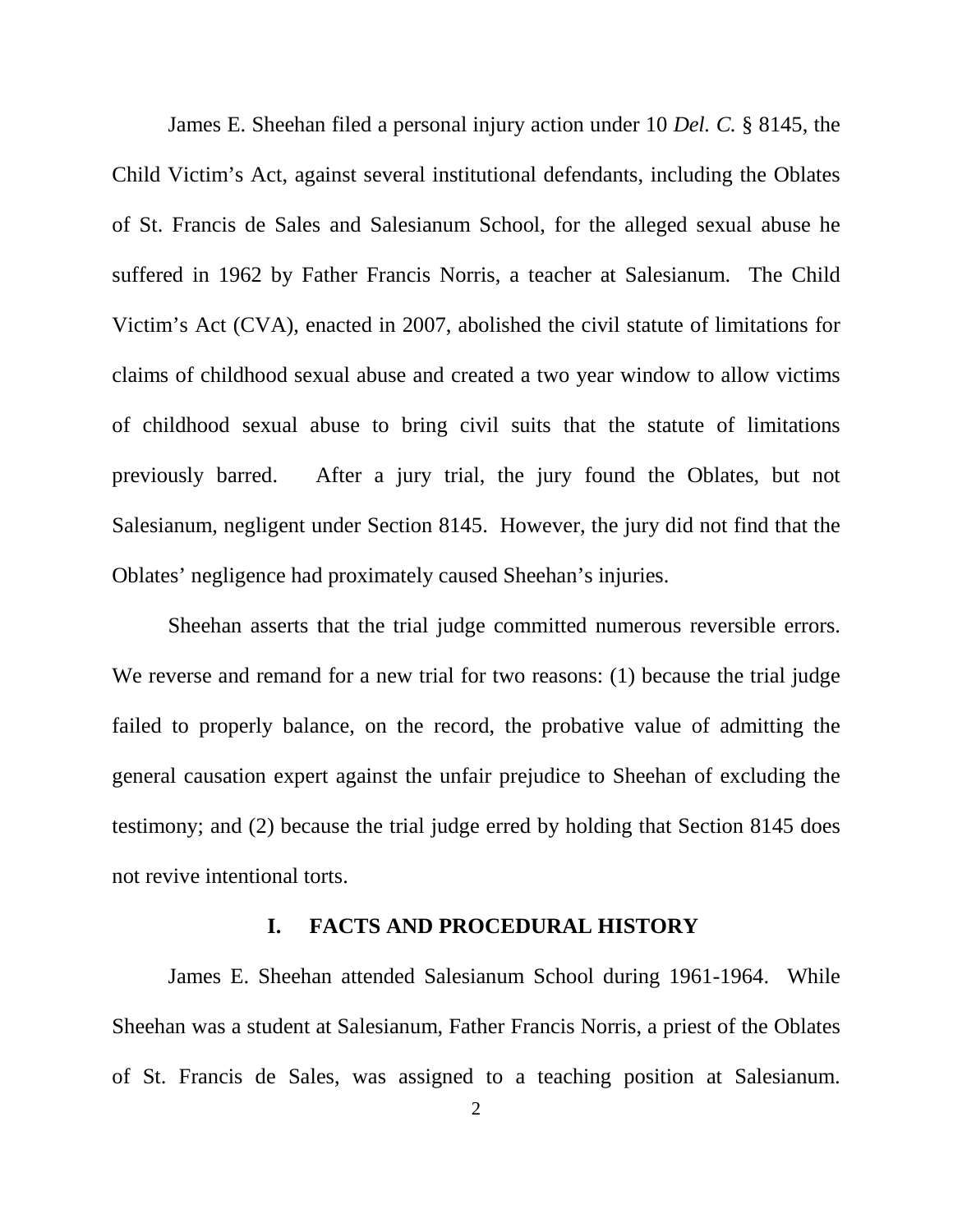Sheehan alleges that one night in April 1962, during the spring of his sophomore year, Norris offered him a ride home after a basketball game and Norris forced him to engage in sexual masturbation in the car. Sheehan never reported the incident to the Oblates or to Salesianum. However, Sheehan testified that decades before he had any motive to lie, he told his family members about the sexual abuse.

Eyewitness testimony, as well as the Oblates' own business records, demonstrated that the Oblates had prior notice that Norris was an alcoholic and had attempted suicide, and that the Oblates' own doctors urged his immediate psychiatric hospitalization. Sheehan's expert witness testified that in the 1960's priest records used code words to refer to sexual abuse of a child. These code words included "health problems," "depression," "nervous breakdown," and "alcoholism." The expert also testified that alcoholism was not considered a scandal at the time because it was so prevalent in the religious communities of priests. Norris' personnel file was filled with the words "health problems," "depression," and "alcoholism." Shortly before his transfer to Salesianum, his file noted that it was preferable to remove him from his then current locality (New York) and out of direct contact with his present community.

Norris died on March 24, 1985, and the Oblates remained unaware of Sheehan's allegations until Section 8145 became law in July 2007.

3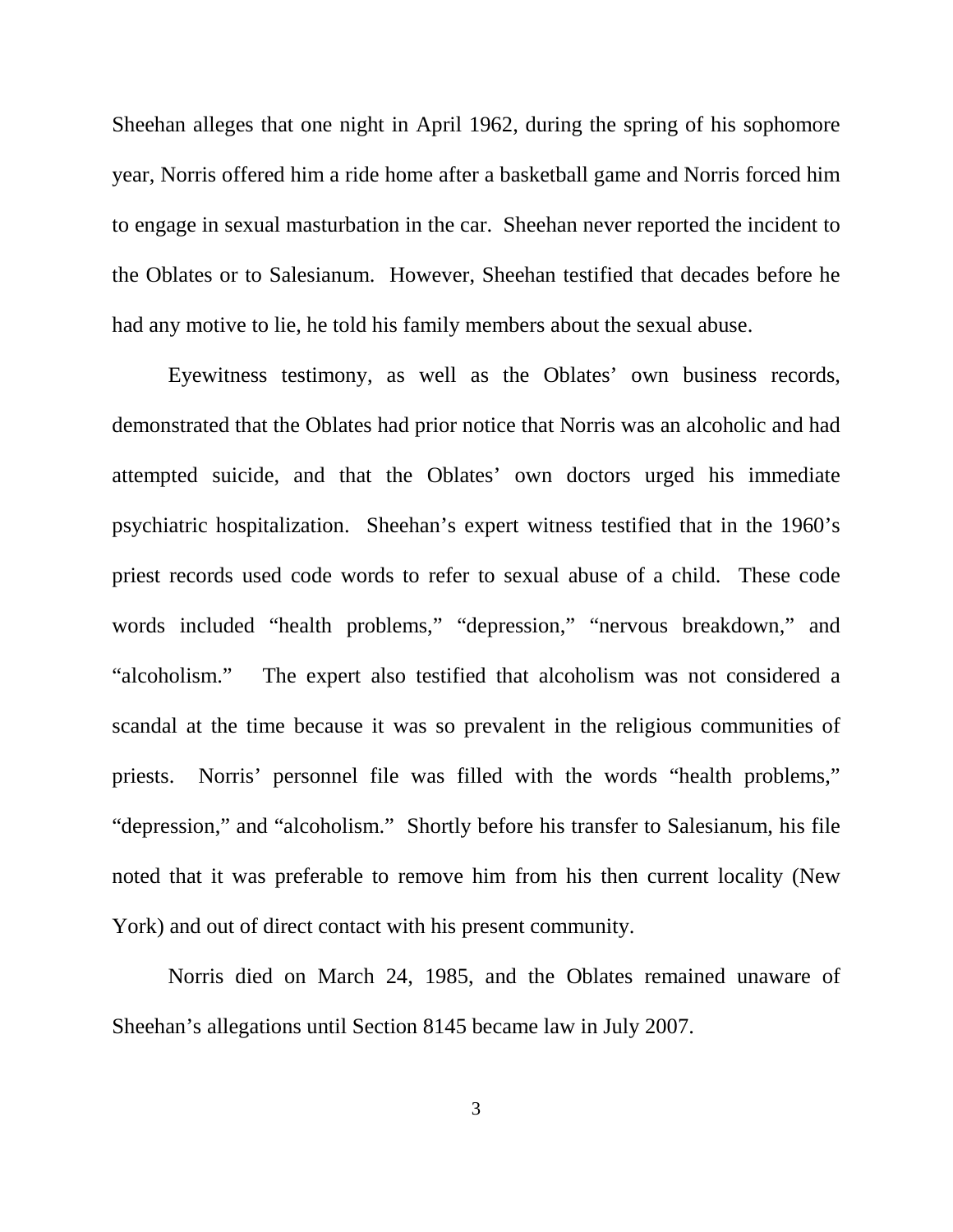In 2007, after a Boston Globe investigation revealed a pattern of sexual abuse against minors by Catholic priests, the Delaware Legislature enacted Section 8145, to repeal the statute of limitations in civil suits relating to child sex abuse.<sup>1</sup> The CVA provided a two year window, during which time prior victims of abuse would be permitted to file civil actions previously barred by the then applicable statute of limitations. The statute also revived claims against institutional defendants who employed or controlled alleged abusers, for claims arising from "gross negligence."

Sheehan filed his complaint against Oblates of St. Francis de Sales, Oblates of St. Francis de Sales, Inc., and Salesianum School, Inc., on November 30, 2007. A seven day jury trial began on November 16, 2009. Sheehan contended at trial that the Oblates were aware of the "red flags" yet failed to keep Norris away from children as required by the educational standard of care in Delaware schools in the 1950s and 1960s.

Before trial, but after completion of discovery, the Oblates had moved for summary judgment on numerous grounds. On October 27, 2009, the Superior Court issued an opinion holding, *inter alia*, that Section 8145 did not revive

<sup>1&</sup>lt;br><sup>1</sup> 76 Del. Laws Ch. 102, §1 (2007).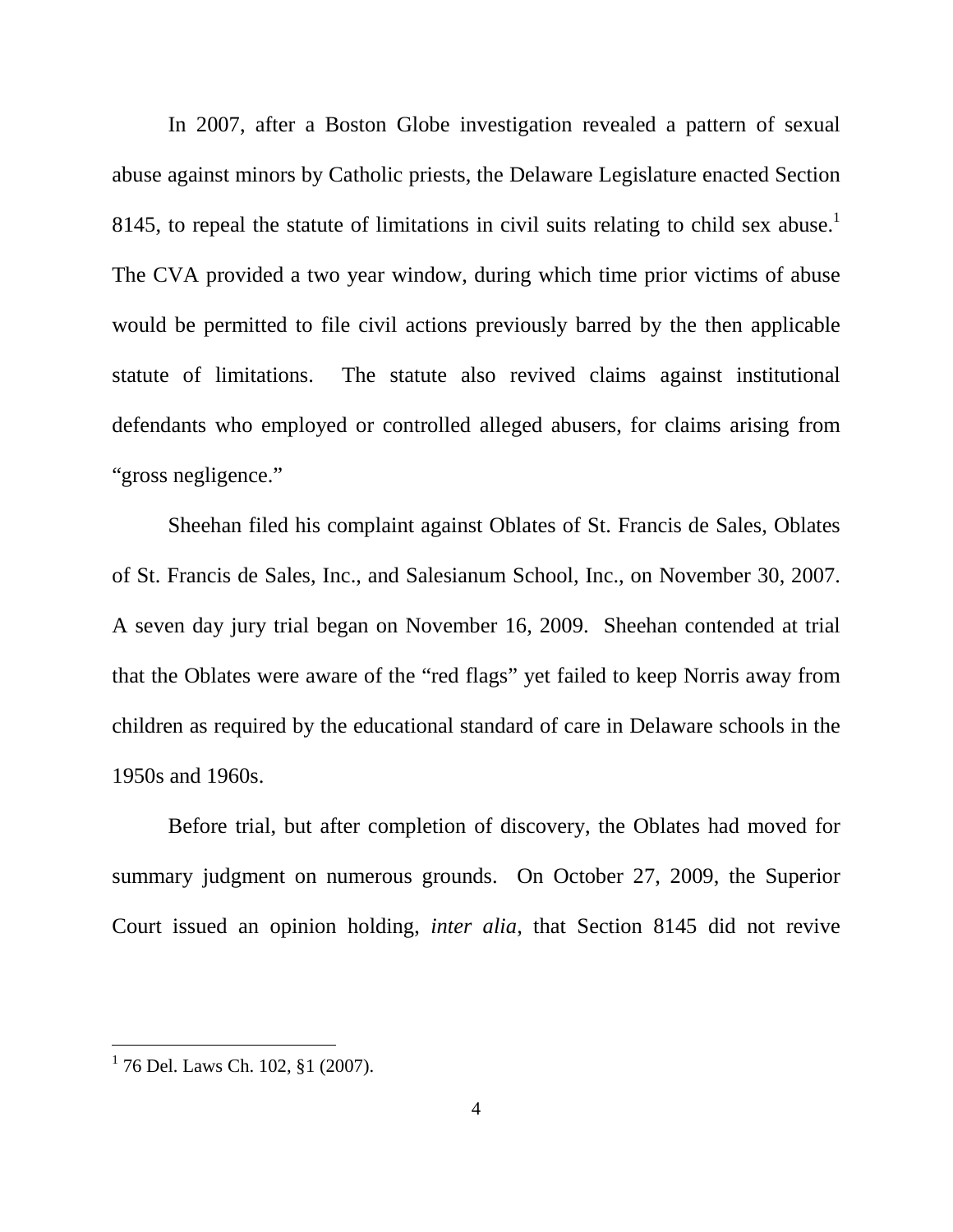intentional torts and dismissed Sheehan's fraud count.<sup>2</sup> The court denied the Oblates' remaining motions for summary judgment, including motions challenging the constitutionality of Section 8145.<sup>3</sup> The Oblates also filed a pretrial motion *in limine* to strike the testimony of Sheehan's general causation expert, Diane Mandt Langberg, Ph.D. On November 9, 2009, the trial judge issued an order granting the motion and precluding Langberg from testifying for lack of relevance.<sup>4</sup> The Oblates also moved *in limine* to exclude the testimony of Sheehan's corroborative witnesses who Norris also allegedly abused. The trial judge denied the motion and permitted the witnesses to testify where the alleged abuse of a corroborative witness occurred during the same time Sheehan was abused.

 At the prayer conference on November 20, 2009, each party submitted a proposed special verdict form for the trial judge's consideration. The trial judge rejected Sheehan's version, which contained the standard of "a proximate cause," in favor of a special verdict form with the language of "the proximate cause." Sheehan did not object to the language of the special verdict form at trial. The trial

<sup>&</sup>lt;sup>2</sup> Sheehan v. Oblates of St. Francis de Sales., et al., C.A. No. 07C-11-234 CLS, at 8 (Del. Super. Oct. 27, 2009).

<sup>&</sup>lt;sup>3</sup> Id. at 8-11; *Sheehan v. Oblates of St. Francis de Sales., et al., C.A. No. 07C-11-234 CLS, at 5* (Del. Super. Nov. 10, 2009).

<sup>&</sup>lt;sup>4</sup> Sheehan v. Oblates of St. Francis de Sales., et al., C.A. No. 07C-11-234 CLS, at 2 (Del. Super. Nov. 9, 2009).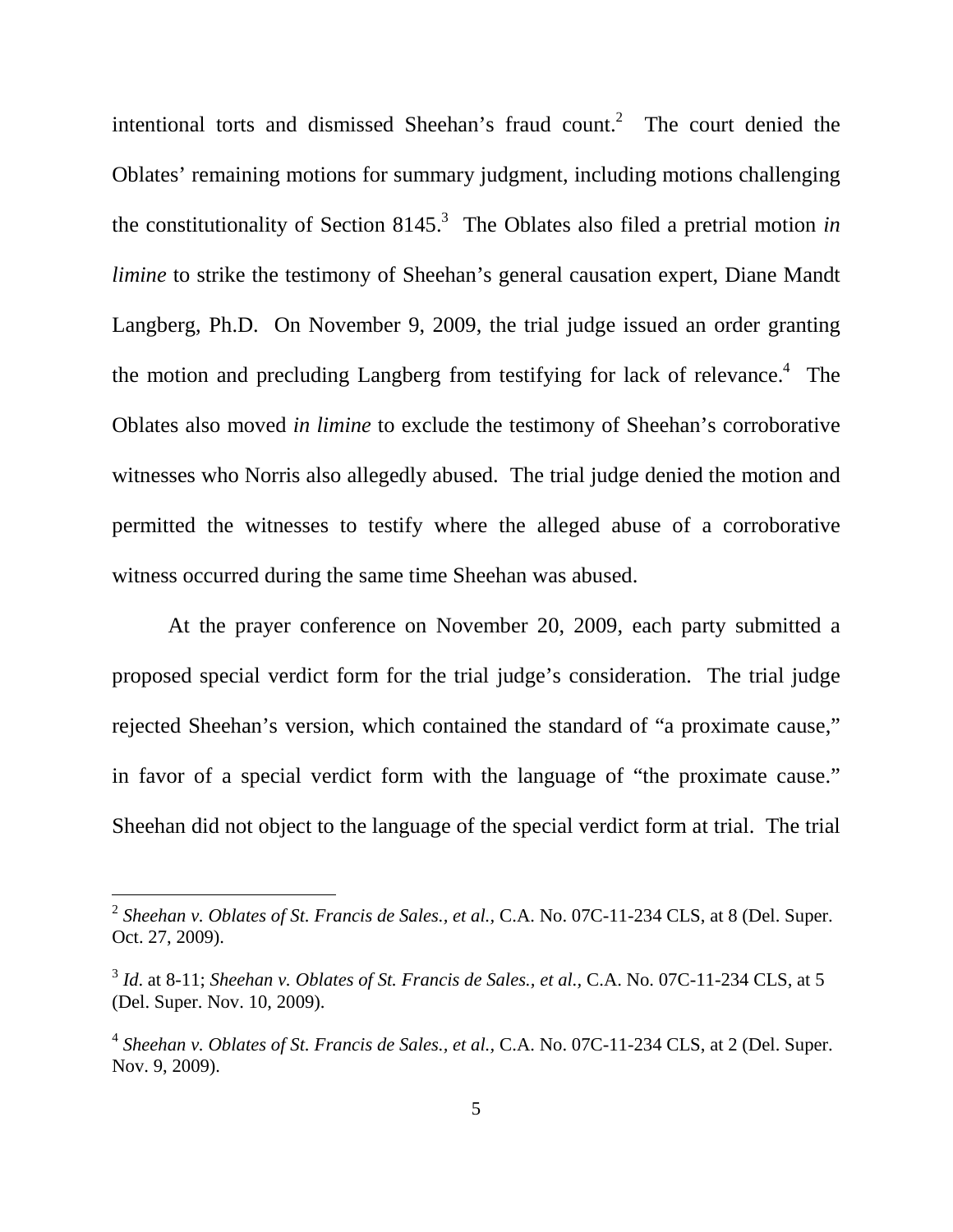judge further ruled that the 1962 Delaware Criminal Code governed the types of sexual acts which Sheehan needed to prove under the CVA rather than the current version of the criminal code. $5$ 

Following a seven day trial, the jury returned a verdict form that found the Oblates negligent, but not Salesianum. The form further indicated that the jury found that Sheehan had failed to prove that the Oblates' negligence proximately caused his injuries. Consequently, a verdict was entered for the defendant.

On appeal, Sheehan alleges the trial judge erred and abused his discretion by (i) excluding his general causation expert, (ii) using a special verdict form that referred to "*the*" proximate cause rather than "*a*" proximate cause, (iii) that the CVA did not revive intentional torts and (iv) incorrectly applying the 1962 criminal code rather than the current Delaware criminal code. The Oblates have cross appealed, contending that the CVA is unconstitutional either facially or if not facially, as applied. They also contend on cross appeal that the trial judge erred by admitting the testimony of Norris' other alleged victims, because that testimony was unfairly prejudicial and constituted improper character evidence.

<sup>&</sup>lt;sup>5</sup> Sheehan v. Oblates of St. Francis de Sales., et al., C.A. No. 07C-11-234 CLS, at 4 (Del. Super. Nov. 30, 2009).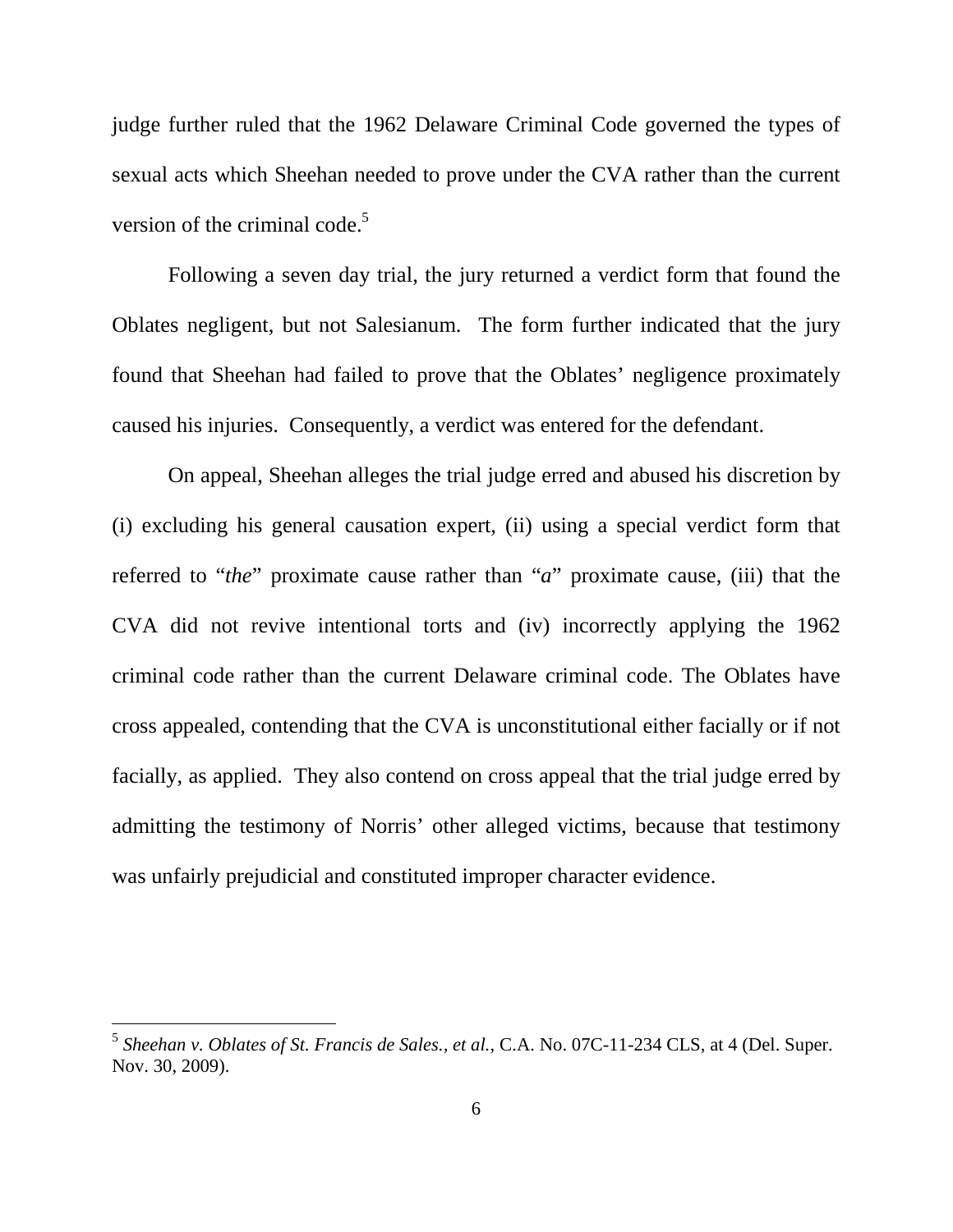#### **II. ANALYSIS**

# **A. The Trial Judge Abused His Discretion by Excluding Sheehan's General Causation Expert.**

We review a trial judge's decision to exclude expert testimony for an abuse of discretion.<sup>6</sup> If we find that the trial judge abused his discretion, we then consider whether the abuse constituted significant unfair prejudice and denied the appellant a fair trial.<sup>7</sup> When improperly excluded evidence "goes to the very heart of [a] plaintiff['s] case and might well have affected the outcome of the trial, the exclusion of the evidence warrants a new trial."<sup>8</sup>

The Delaware Uniform Rule of Evidence 702 governs.<sup>9</sup> In applying that Rule, this Court employs a five-step test to determine whether expert testimony is

<sup>9</sup> D.R.E. 702 states:

 6 *Sturgis v. Bayside Health Ass'n Chartered*, 942 A.2d 579, 583 (Del. 2007).

<sup>7</sup> *Powell v. Dept. of Servs. for Children, Youth & Their Families*, 963 A.2d 724, 736 (Del. 2008).

<sup>8</sup> *Barrow v. Abramowicz*, 931 A.2d 424, 429 (Del. 2007).

If scientific, technical or other specialized knowledge will assist the trier of fact to understand the evidence or to determine a fact in issue, a witness qualified as an expert by knowledge, skill, experience, training or education may testify thereto in the form of an opinion or otherwise, if (1) the testimony is based upon sufficient facts or data, (2) the testimony is the product of reliable principles and methods, and (3) the witness has applied the principles and methods reliably to the facts of the case.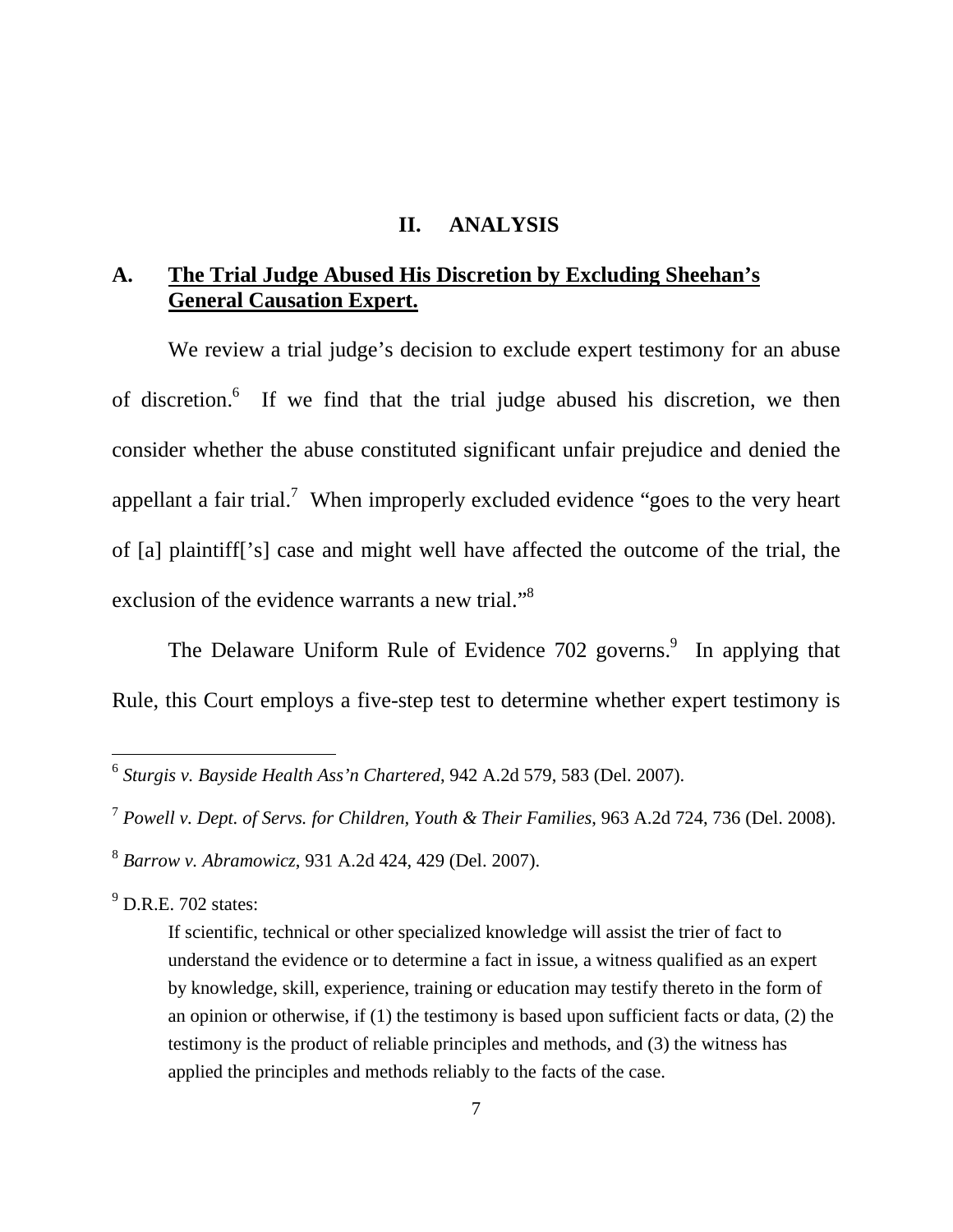admissible.<sup>10</sup> The trial judge must determine whether: (1) the witness is qualified as an expert by knowledge, skill experience, training or education; (2) the evidence is relevant and reliable; (3) the expert's opinion is based upon information reasonably relied upon by experts in the particular field; (4) the expert testimony will assist the trier of fact to understand the evidence or to determine a fact in issue; and (5) the expert testimony will not create unfair prejudice or confuse or mislead the jury.<sup>11</sup> In determining whether to admit expert evidence under step  $(5)$ , D.R.E.  $403^{12}$  requires the trial judge to weigh whether the probative value of the testimony substantially outweighs the danger of unfair prejudice or jury confusion. $^{13}$ 

In considering the Oblates' motion *in limine* to exclude Langberg's testimony the trial judge concluded that she:

"may be qualified as an expert to testify about general injuries child sex abuse victims suffer, but these generalized conclusions will not be helpful to determine the damages suffered by the Plaintiff in the current case. Without personally examining Plaintiff and basing her

<sup>11</sup> *Id*.

-

 $12$  D.R.E. 403 states:

<sup>10</sup> *Bowen v. E.I. DuPont de Nemours & Co.*, 906 A.2d 787, 795 (Del. 2007).

Although relevant, evidence may be excluded if its probative value is substantially outweighed by the danger of unfair prejudice, confusion of the issues or misleading the jury, or by considerations of undue delay, waste of time or needless presentation of cumulative evidence.

<sup>13</sup> *Tolson v. State*, 900 A.2d 639, 645 (Del. 2007).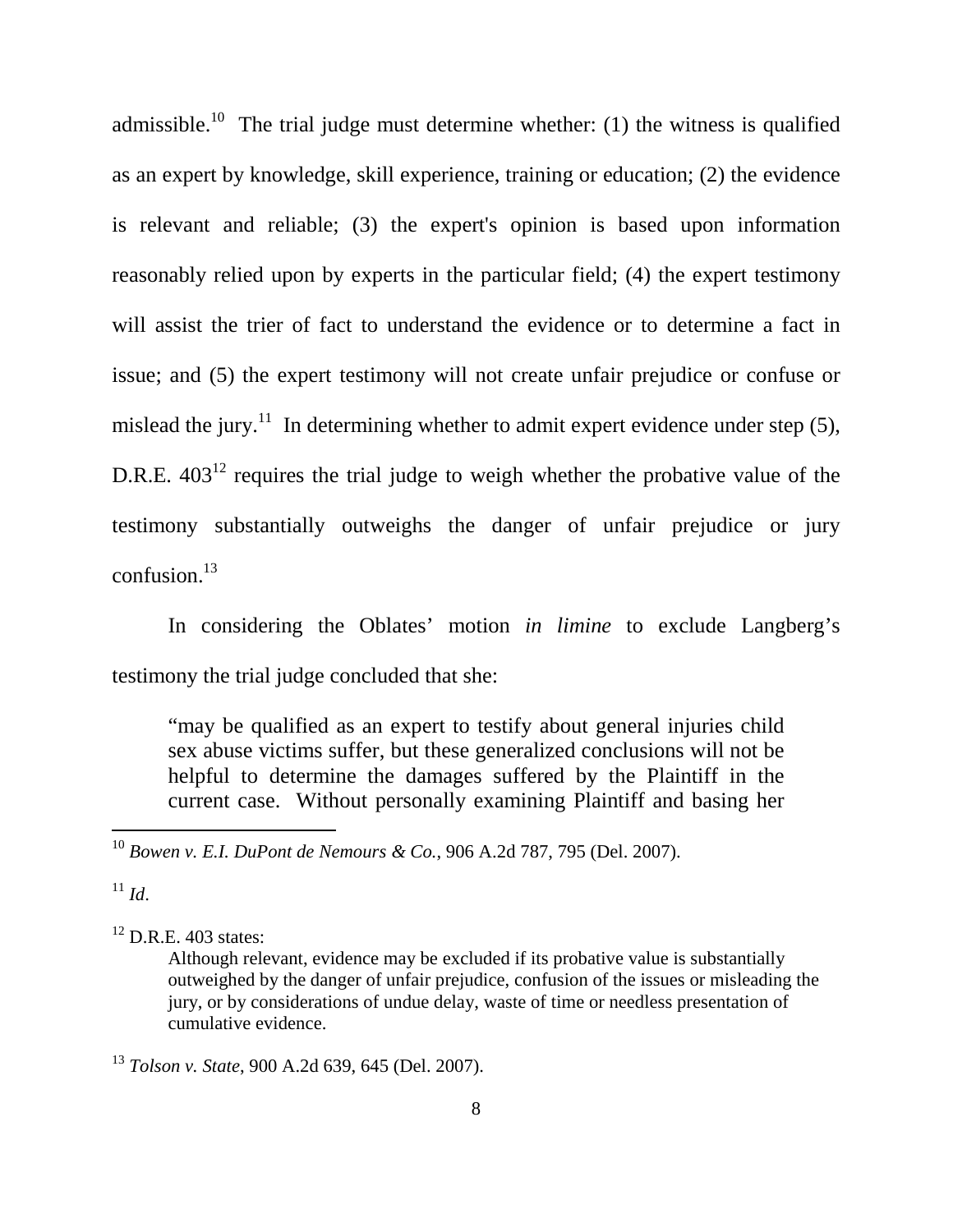opinion on that exam, her testimony is not helpful to assist the trier of fact in determining the damages Plaintiff suffered from the alleged abuse." $^{14}$ 

The trial judge erred by failing to properly balance, on the record,<sup>15</sup> the probative value of admitting Langberg's testimony against the unfair prejudice to Sheehan of excluding the testimony.<sup>16</sup>

"Relevant evidence" means evidence having any tendency to make the existence of any fact that is of consequence to the determination of the action more probable or less probable than it would be without the evidence.<sup>17</sup> To determine relevance, we must "examine the purpose for which the evidence is offered" and it "must be of consequence to the action and advance the likelihood of the fact asserted."<sup>18</sup> A litigant has the right to introduce all relevant evidence which goes to the very heart of the case and could affect the outcome of the trial.<sup>19</sup>

- <sup>15</sup> *See, e.g.*, *Floudiotis v. State,* 726 A.2d 1196, 1208 (Del. 1999).
- <sup>16</sup> *Timblin v. Ken Gen. Hosp., Inc.*, 640 A.2d 1021, 1023 (Del. 1994).

<sup>&</sup>lt;sup>14</sup> Sheehan v. Oblates of St. Francis de Sales., et al., C.A. No. 07C-11-234 CLS, at 2 (Del. Super. Nov. 9, 2009).

<sup>17</sup> *State Farm Mut. Auto. Ins. Co., v. Enrique,* 3 A.3d 1099, 2010 WL 3448534, at \*2 (Del. 2010) (TABLE).

<sup>18</sup> *Green*, 791 A.2d at 739.

<sup>19</sup> *Barrow*, 931 A.2d at 430.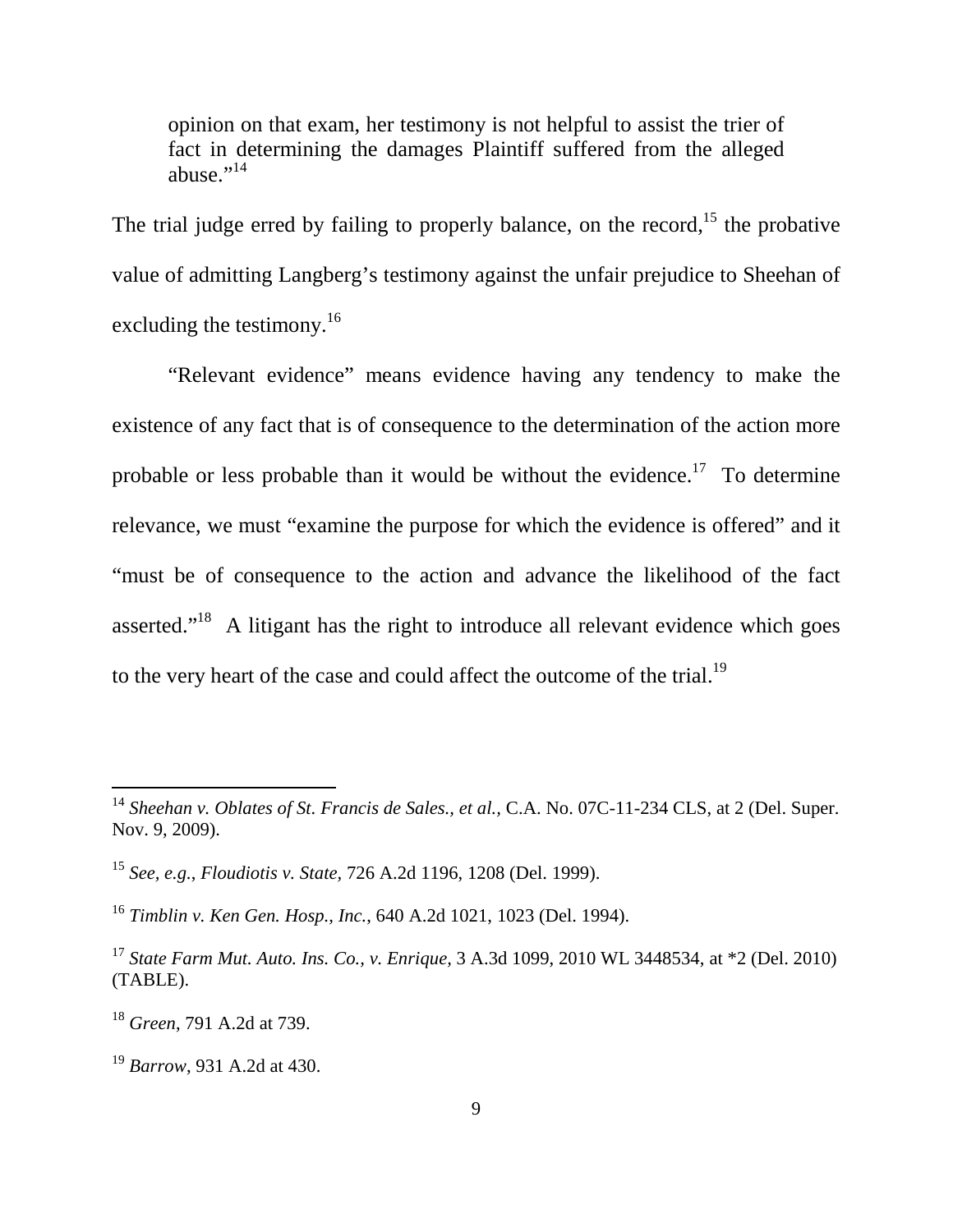Sheehan offered two experts at trial, Carol A. Tavani, M.D., a "specific causation" expert, and Langberg, a "general causation" expert. Langberg's testimony was directly and vitally relevant to the most critical issue in the case proximate cause. Thus, by excluding Langberg's testimony, the trial judge prevented Sheehan from laying the foundation upon which he could build his case for proximate cause. Langberg's testimony was necessary to establish the psychological baseline for the general types of emotional, mental, spiritual and physical injuries that survivors of childhood sexual abuse suffer. That testimony would tend to prove that childhood sexual abuse can in fact cause the types of injuries suffered by Sheehan. Sheehan also offered Langberg's expert testimony on the basis that the injuries typically suffered by child sex abuse victims are unusual and sometimes counterintuitive to a layperson and beyond the common experience of any jury. Most importantly, Langberg's testimony would have laid the foundation for and corroborated Tavani's testimony about the actual cause of Sheehan's injuries.

 At trial, the Oblates repeatedly objected to Tavani's testimony whenever she attempted to explain Sheehan's injuries in relation to the general effects of sexual abuse on childhood development.<sup>20</sup> Indeed, Tavani's testimony expressly shows

<sup>&</sup>lt;sup>20</sup> Tavani Tr. A851-53; 877-78; 854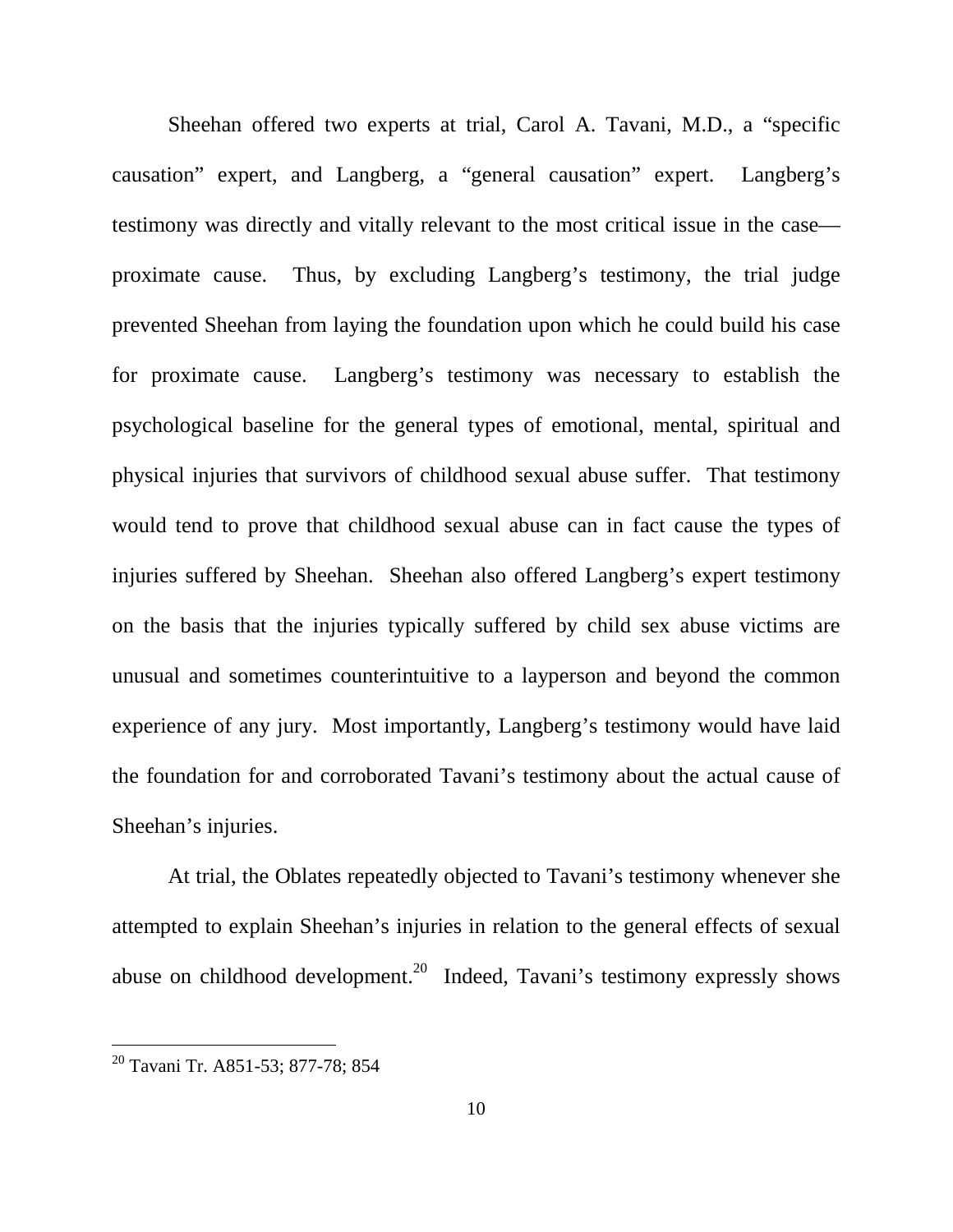how the trial judge's ruling limited her ability to explain Sheehan's injuries. Tavani testified, "I don't know if you want me to talk about—it's a little hard without saying what happens in general and how he exemplified that.<sup> $21$ </sup> Given the complex damages picture this case presented and the centrality of proximate cause to addressing the issue of damages, Langberg's evidence was both relevant and vital to Sheehan's case.

 The trial judge reversibly erred by not correctly weighing the probative value of Langberg's general causation evidence against the possibility of unfair prejudice as D.R.E. 403 requires. The excluded evidence goes to the very heart of the proximate cause issue at trial. Given the important nature of expert testimony on the most critical issue in this case, it is clear that this error constituted significant prejudice<sup>22</sup> and that excluding the general causation evidence denied Sheehan a fair trial.

<sup>21</sup> *Id*. at 854.

<sup>22</sup> *Powell*, 963A.2d at 736.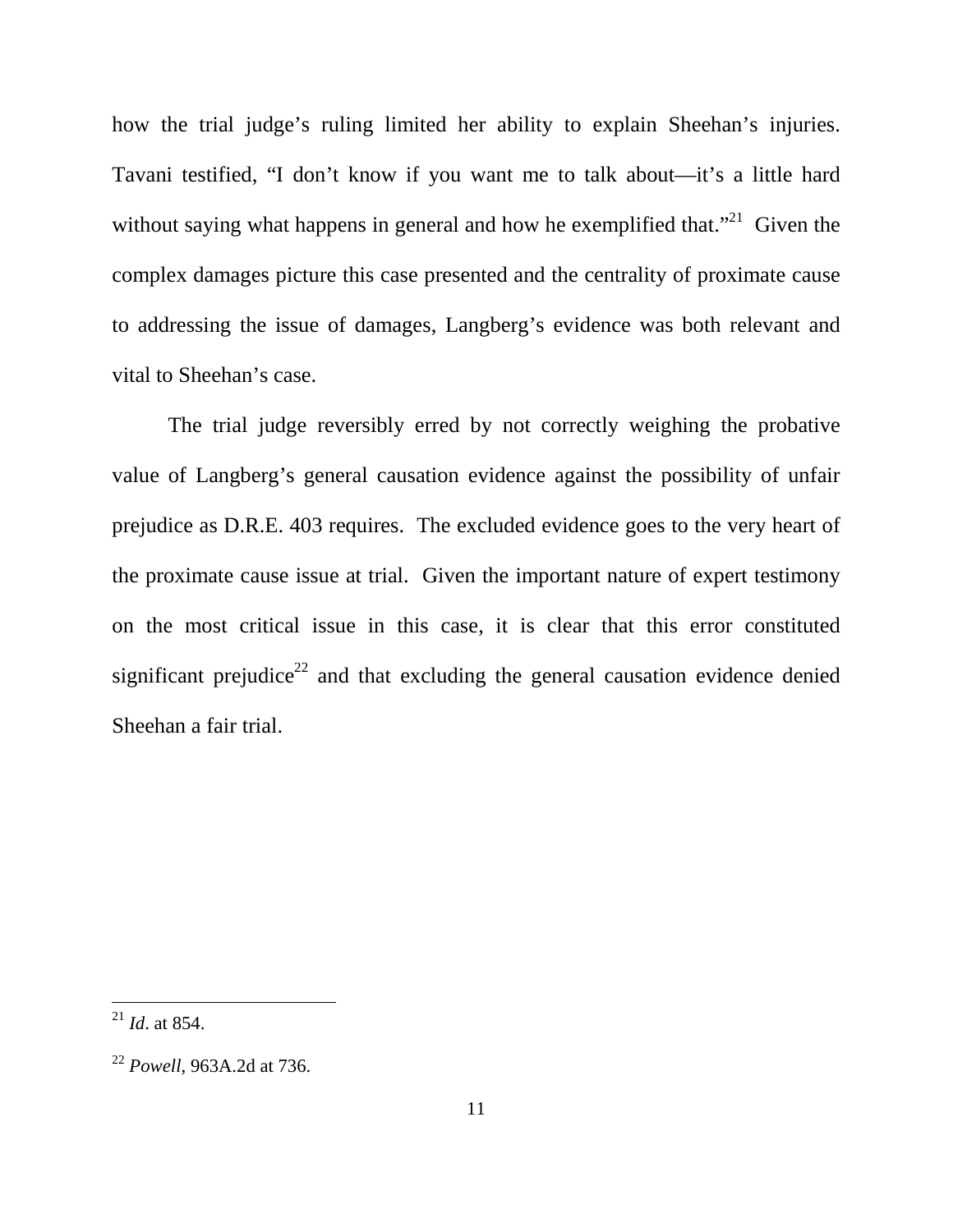## **B. The Trial Judge Did Not Commit Plain Error By Providing a Special Verdict Form That Referred to "***The***" Proximate Cause, Rather Than "***A***" Proximate Cause.**

As an initial matter, absent plain error, we do not review claims that were not fairly presented to the trial judge.<sup>23</sup> At trial, Sheehan did not object to the use of the phrase "*the* proximate cause" rather than "*a* proximate cause" on the verdict form.<sup>24</sup> Furthermore, a party may not assign error to the giving of a jury instruction without excepting to the charge before the jury retires to consider its verdict. $25$ 

Sheehan argues that the trial judge committed plain error by providing the jury with a special verdict form that asked the jury to decide whether "either or both of the defendants' liability was *the* proximate cause of the harm to the plaintiff."<sup>26</sup> Plain error review means "the error complained of must be so clearly prejudicial to substantial rights as to jeopardize the fairness and integrity of the

<sup>23</sup> Supr. Ct. R. 8; *Rodriguez v. State,* 820 A.2d 372, 2003 WL 1857547, at \*1 (Del. 2003) (TABLE).

 $24$  App. to Ans. Br. at B00080.

 $25$  Super. Ct. R. 51.

 $26$  App. to Ans. Br. at B00262.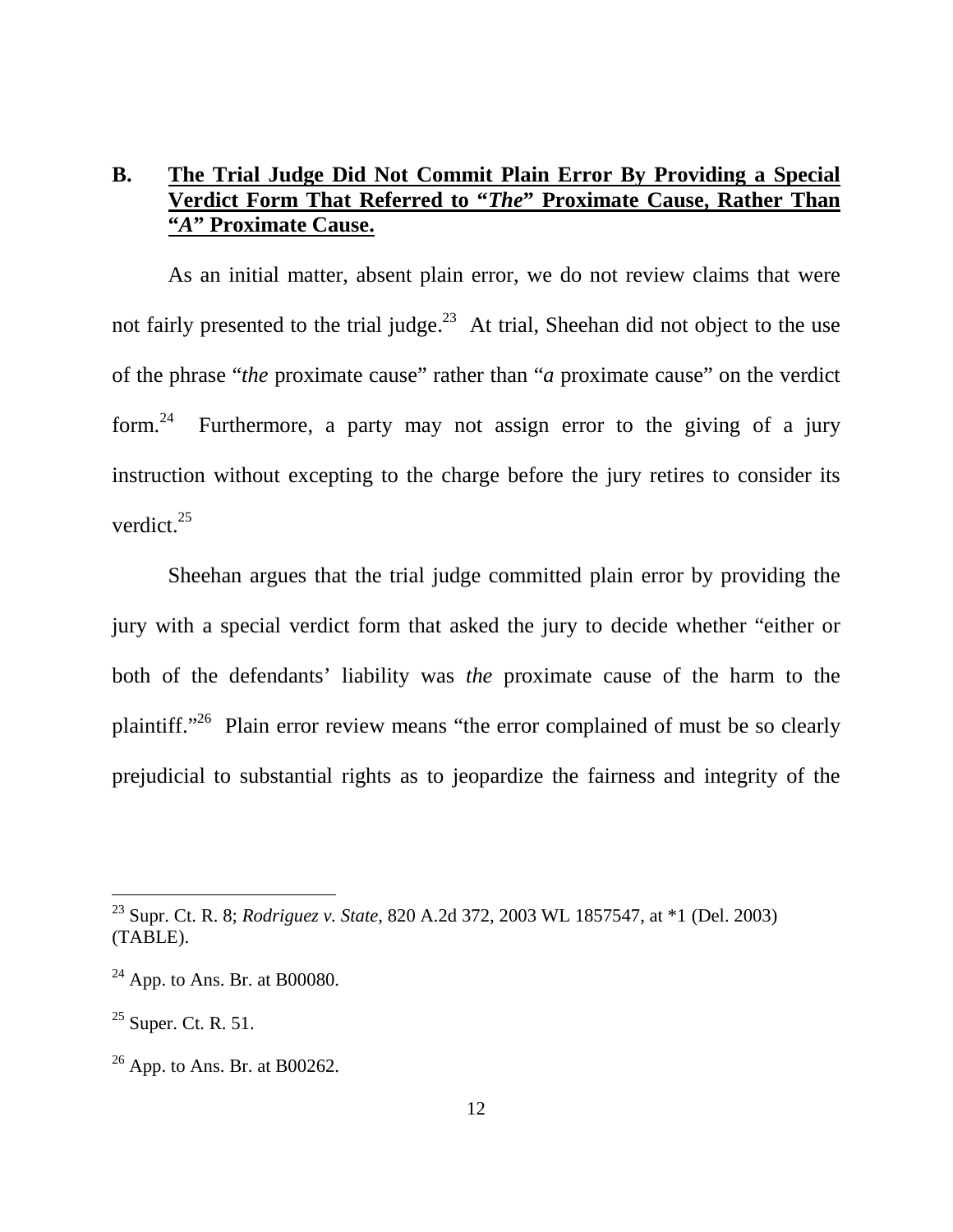trial process."<sup>27</sup> In performing this evaluation, jury instructions must be viewed as a whole.<sup>28</sup> An inaccuracy in the jury instructions is not plain error unless the deficiency undermines the ability of the jury to intelligently perform its duty in returning a verdict.<sup>29</sup>

The special verdict form impliedly instructed the jury to apply an incorrect legal standard which required the Oblates' negligence to be "the" sole proximate cause rather than "a" proximate cause of Sheehan's injuries. We find, however, that the language in the special verdict form does not constitute plain error when read in context with the entirety of the jury instructions. In their entirety, the instructions contained an accurate statement of the law on proximate cause.<sup>30</sup> The trial judge specifically instructed the jury that there can be more than one proximate cause of an injury.<sup>31</sup> As a general principle, a jury should not have to reconcile two contrary statements of the law.<sup>32</sup> Nonetheless, given Sheehan's failure to object to the verdict form's language before or after the trial judge gave it

 $\overline{a}$ 

 $31$  *Id.* 

<sup>27</sup> *Culver v. Bennett*, 588 A.2d 1094, 1096 (Del. 1991).

<sup>28</sup> *Probst v. State*, 547 A.2d 114, 119 (Del. 1988).

 $^{29}$  *Id.* 

<sup>30</sup> *See* Proximate Cause Jury Instructions App. to Ans. Br. at B00234.

<sup>32</sup> *Duphily v. Del. Elec. Co-Op, Inc.*, 662 A.2d 821, 834 (Del. 1995).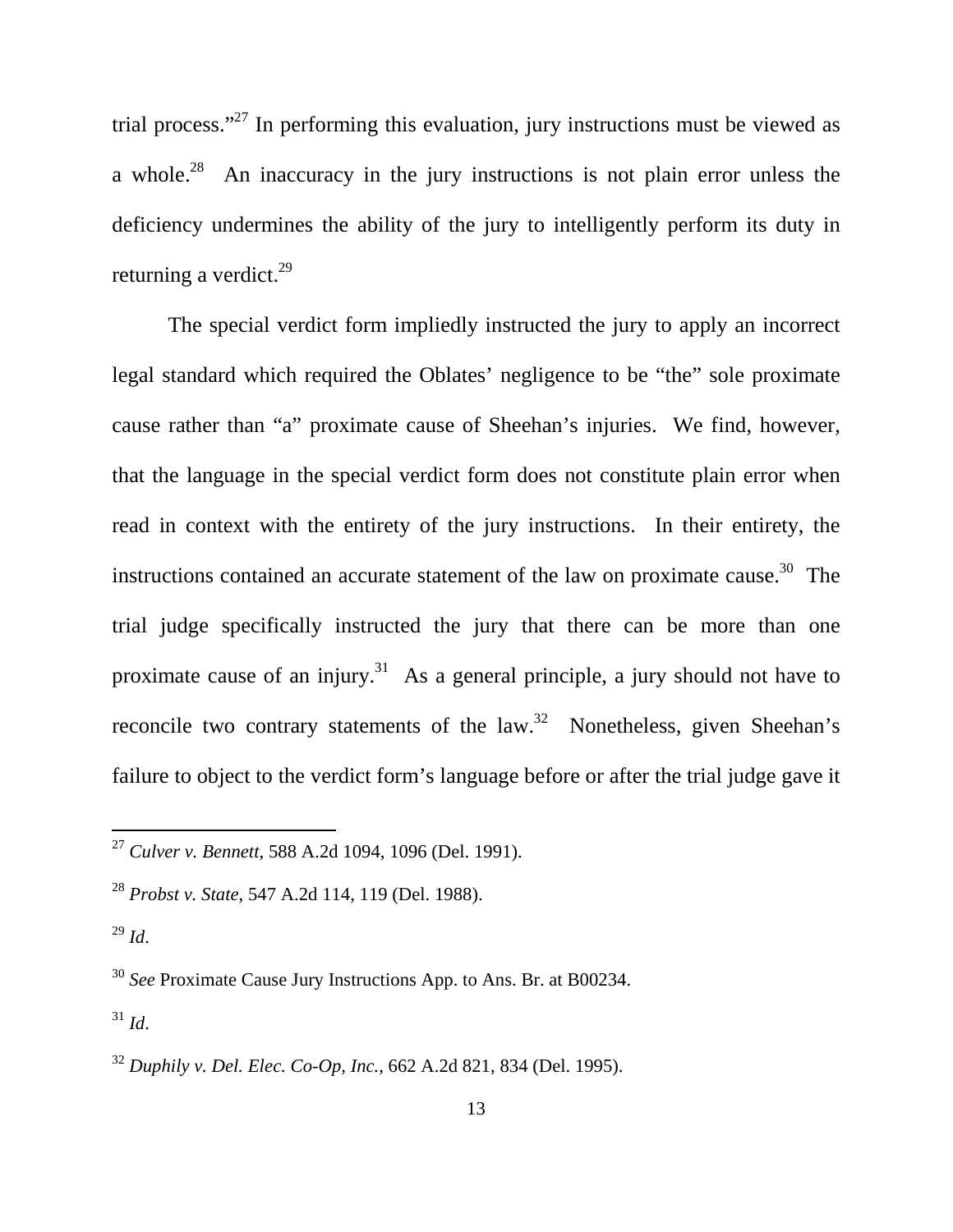to the jury to follow in rendering their verdict and given the correct statement of the law in the trial judge's instruction, the incorrect verdict form constituted harmless, not plain, error.

## **C. The Trial Court Incorrectly Held That Section 8145 Does Not Revive Intentional Tort Claims.**

We review questions of statutory interpretation *de novo* because they involve questions of law. $33$  Under Delaware law, remedial statutes should be liberally construed to effectuate their purpose. $34$ 

Sheehan claims the trial judge erroneously concluded that the CVA did not revive intentional tort claims because it specified the mental state of "gross negligence" as a prerequisite for revival. The problem is that a *mens rea* finding of intent necessarily includes a lesser included subsidiary finding of gross negligence. The relevant portion of the CVA provides:

(b) For a period of 2 years following July 9, 2007, victims of child sexual abuse that occurred in this State who have been barred from filing suit against their abuser by virtue of the expiration of the former civil statute of limitations, shall be permitted to file those claims in the Superior Court of this State. If the person committing the act of sexual abuse against a minor was employed by . . . [a] legal entity that owned a duty of care to the victim, or the accused and the minor were engaged in some activity over which the legal entity had some degree of responsibility or control, damages against the legal entity shall be

<sup>33</sup> *Rapposelli v. State Farm Mut. Auto. Ins. Co.*, 988 A.2d 425, 427 (Del. 2010).

<sup>34</sup> *State v. Cephas,* 637 A.2d 20, 25 (Del. 1994).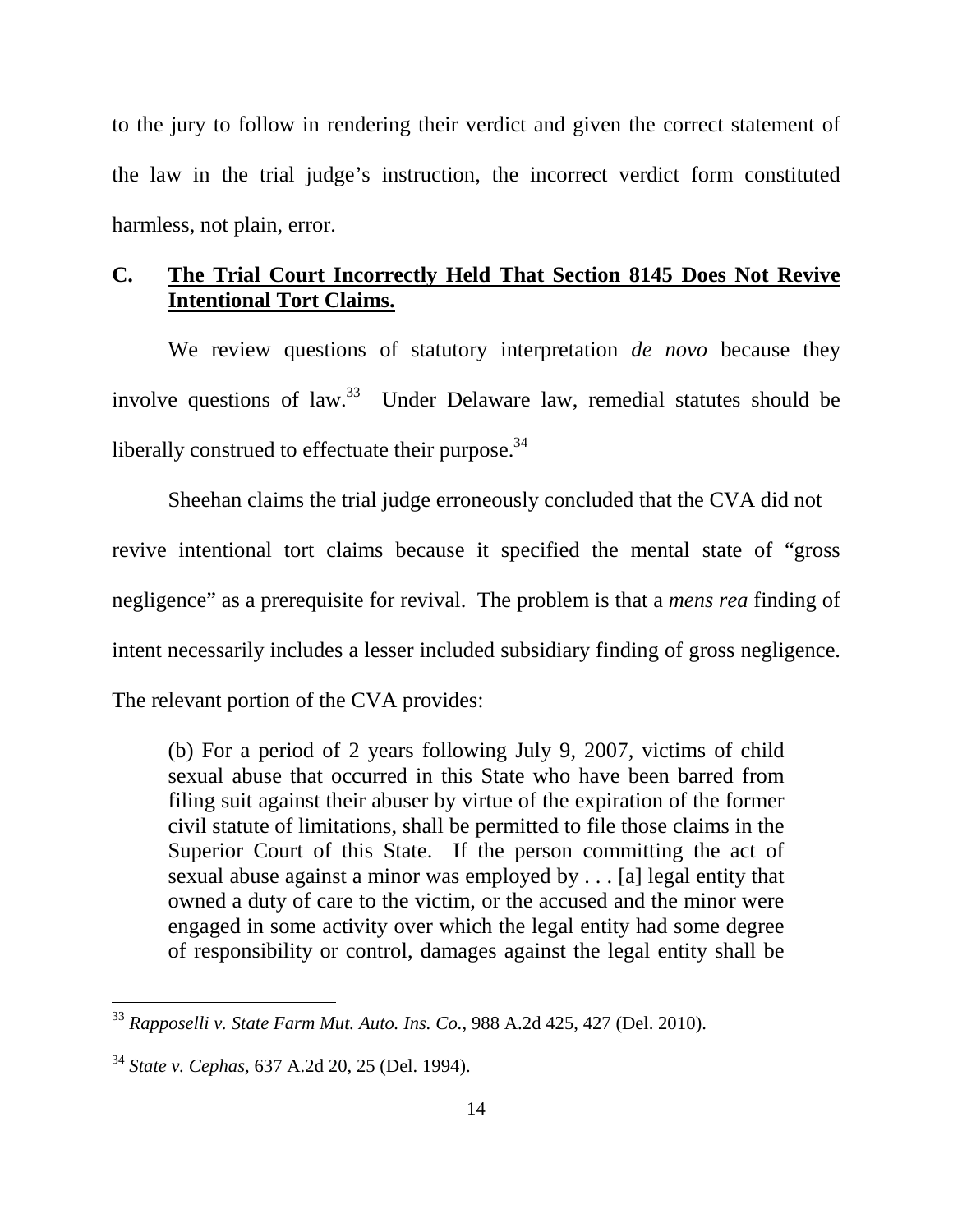awarded under this subsection *only if there is a finding of gross negligence on the part of the legal entity*. 35

 We agree with Sheehan that reading the CVA to authorize one form of *mens rea* misses the self-evident intent of the remedial legislation. The relevant language addresses *mens rea*, not a particular cause of action. The trial judge's holding that intentionally breaching a duty does not subsume grossly negligently breaching a duty is manifestly incorrect. Under Delaware law, the hierarchy of mental states (in order of lesser to higher) are negligence, gross negligence, recklessness, intent, and malice.<sup>36</sup> Therefore, by definition a finding of an intentional breach of a duty subsumes a grossly negligent breach of that duty. The General Assembly, in Section 8145, made a policy decision to set gross negligence as the floor—not the ceiling—for invoking the statute's applicability. The plain language of the statute sets the specific mental state of gross negligence as the prerequisite for revival of all unspecified causes of action. After all:

<sup>35</sup> 10 *Del. C*. § 8145(b) (emphasis added).

<sup>&</sup>lt;sup>36</sup> 11 *Del. C.* § 253 (Whenever a statute provides that negligence suffices to establish an element of an offense, the element is also established if a person acts intentionally, knowingly, recklessly, or with criminal negligence); *see, e.g.*, *Jardel Co., v. Hughes* 523 A.2d 518, 530 (Del. 1987) (holding "[c]riminal negligence as defined in 11 *Del.C.* § 231(d) is the functional equivalent of gross negligence as that term is applied as a basis for the recovery of damages for civil wrongs. Gross negligence, though criticized as a nebulous concept, signifies more than ordinary inadvertence or inattention. It is nevertheless a degree of negligence, while recklessness connotes a different type of conduct akin to the intentional infliction of harm.").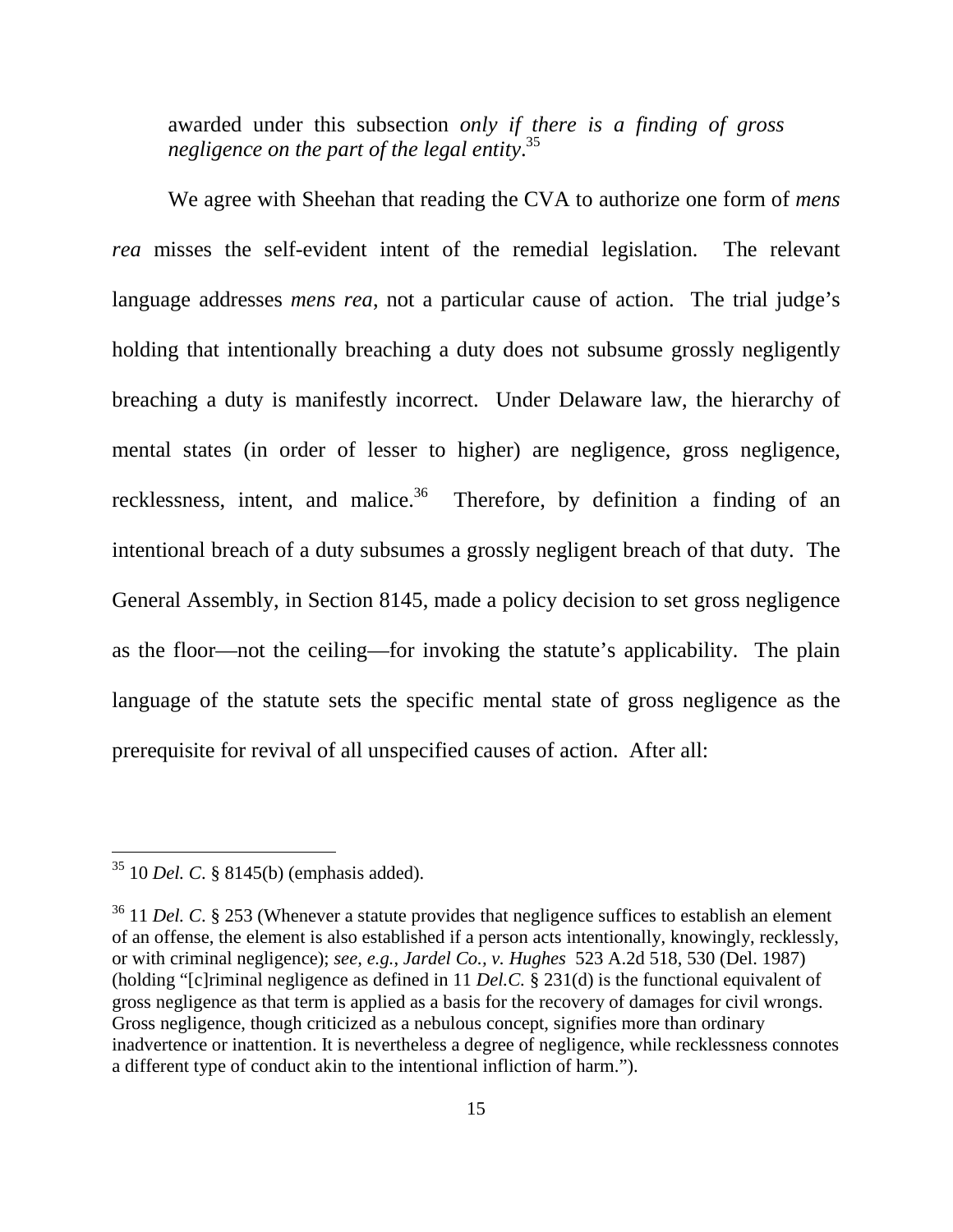"To the extent that a tort is alleged, that has as its basis, intentional conduct—actual knowledge—those are higher states of mind or worse states of mind than gross negligence . . . The Legislature having said that gross negligence is revived, does not have to say that intentional conduct is revived."<sup>37</sup>

We find the trial judge's holding that intentionally breaching a duty does not trigger the statute to be error, because it prevented Sheehan from making additional legal arguments supporting liability against Salesianum. Because the ruling prevented Sheehan from arguing to the jury that Salesianum owed Sheehan a duty of care and intentionally breached that duty of care, we must reverse and remand for a new trial.

# **D. The Trial Judge Correctly Ruled that the Criminal Code to be Applied to Claims Under Section 8145 is the Criminal Code in Existence When the Abuse Occurred.**

We review questions of statutory interpretation *de novo* because they include questions of law.<sup>38</sup> Under Delaware law, remedial statutes should be liberally construed to effectuate their purpose.<sup>39</sup>

<sup>37</sup> *Hecksher v. Fairwinds Baptist Church, Inc.,* Super. Ct. Docket No. 09C-06-236-FSS (Del. Super. Oct. 13, 2009).

<sup>38</sup> *Rapposelli*, 988 A.2d at 427.

<sup>39</sup> *Cephas*, 637 A.2d at 25; *see, e.g*., *Layfield v. Hastings,* 1995 WL 419966, at \*3 (Del. Ch. July 10, 1995) ("[I]t is a traditional principle of statutory construction that remedial statutes are to be construed liberally in order for the goal of the statute to be attained.").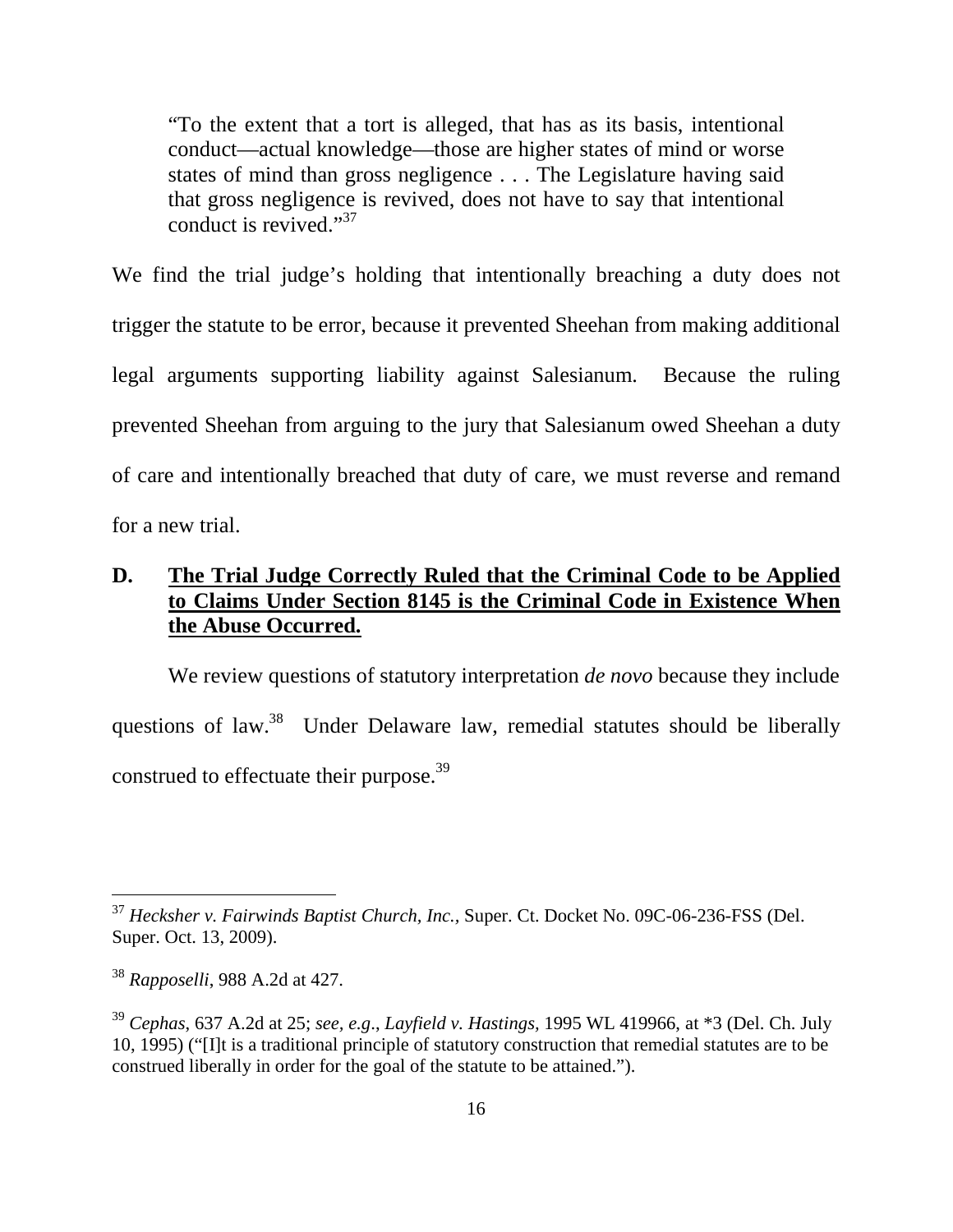10 *Del. C.* § 8145(a) states that "[a] civil cause of action for sexual abuse of a minor shall be based upon sexual acts that would constitute a criminal offense under the Delaware Code." The trial judge found that the plain language of the CVA did not address which version of the Delaware Code to apply. The trial judge "determined applying anything other than the code in existence at the time of the alleged abuse would be a violation of due process." $40$  The judge so concluded because the CVA requires that a claim must be premised upon the commission of a sexual crime.<sup>41</sup> A sexual crime is a predicate element to a civil claim against an institutional defendant for grossly negligently failing to protect a plaintiff from sexual criminal acts of its employee or agent.<sup>42</sup> Moreover, fundamental due process dictates that the scope of liability imposed by a retroactive law cannot substantially change the scope of liability existing at the time of the alleged abuse. $43$ 

<sup>&</sup>lt;sup>40</sup> Sheehan v. Oblates of St. Francis de Sales, et al, C.A. No. 07C-11-234 CLS, at 2 (Del. Super. Nov. 30, 2009).

<sup>41</sup> *See* 10 *Del. C.* § 8145(a).

 $42$  *Id.* at § 8145(b).

<sup>43</sup> *See Landgraf v. USI Film Prods.,* 511 U.S. 244, 265 (1994) (explaining the principle that the legal effect of conduct should ordinarily be assessed under the law that existed when the conduct took place—has timeless and universal appeal); *Doe I v. Boy Scouts of America*, 224 P.3d 494, 498 (Idaho 2009) (holding a statute governing tort actions in child abuse cases could not be retroactively applied to expand liability for perpetration of acts where liability did not previously exist).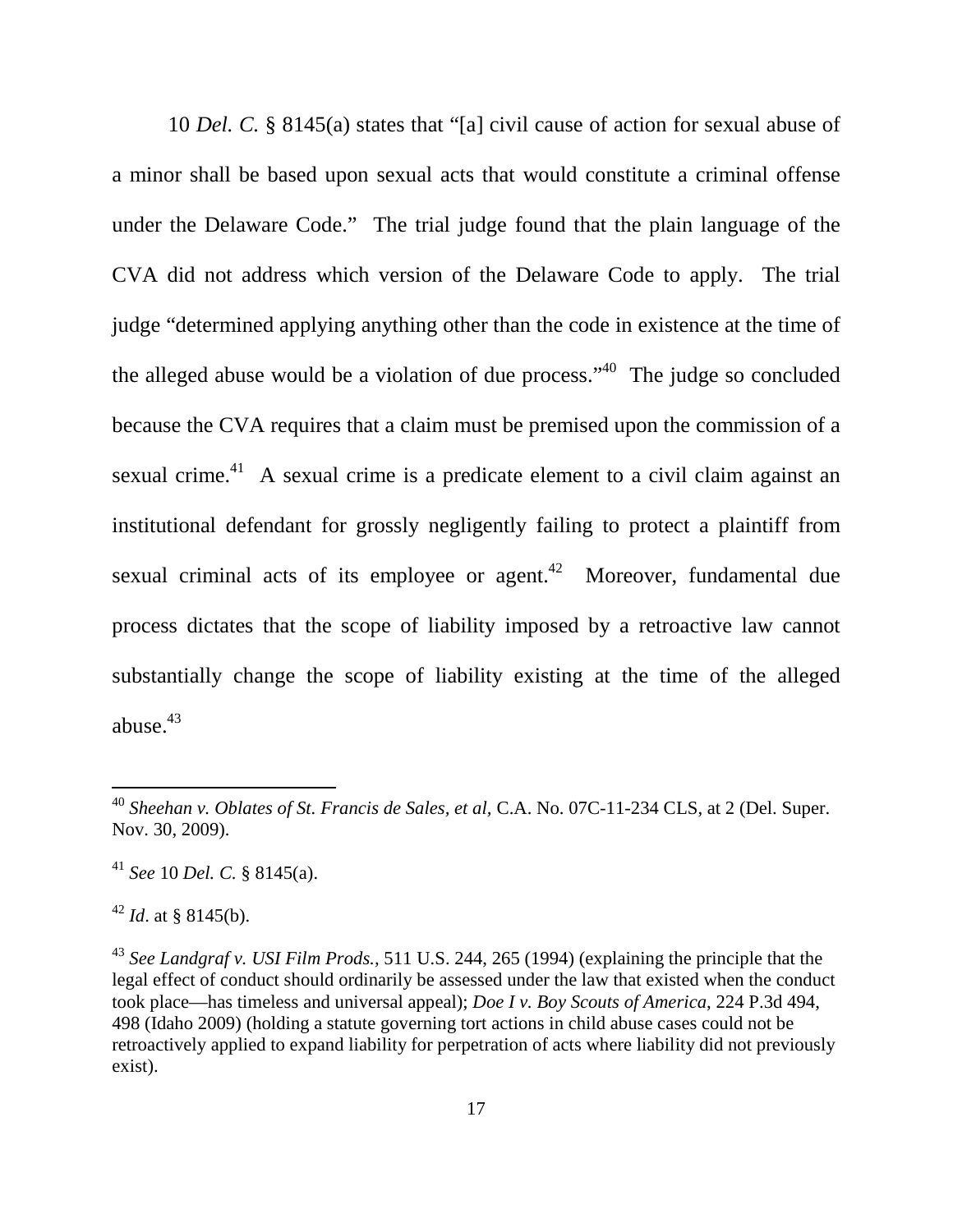If the current Delaware criminal code were found applicable, the sexual acts alleged in this case could fall within the definition of a criminal offense that did not exist at the time of the alleged abuse. The result would be to create a cause of action where none existed in 1962. The current Code criminalizes multiple sexual acts that were not criminalized in  $1962<sup>44</sup>$  Under the 1962 Code, the only crime that related to the facts in the record here was lewdly playing with a child under 16 years. 45

We agree that the CVA's reference to the Criminal Code does not transform this civil statute into a criminal one to which *ex post facto* analysis applies. The Act is and continues to be a civil statute of limitations affecting matters of procedure and remedy.<sup>46</sup> However, an essential predicate to civil claims prosecuted under the CVA is a sexual act that would constitute a criminal offense. If an act was not a crime in 1962, we cannot hold the defendants to reasonably have been on notice of a duty to prevent the now criminalized act from occurring.

<sup>&</sup>lt;sup>44</sup> For example: sexual harassment, incest, unlawful sexual contact, sexual extortion, continuous sexual abuse of a child, sexual exploitation of a child, and sexual solicitation of a child. *See e.g*., 11 Del. C. Part I, Chapter 5, Subchapter II, Subpart D: Sexual Offenses.

<sup>45</sup> *See* 11 *Del. C.* § 822 (1953): Lewdly playing with a child under 16 years. Whoever lewdly and lasciviously plays or toys with a child under the age of 16 years may be fined not more than \$500 or imprisoned not more than 3 years, or both.

<sup>46</sup> *See, e.g*., *Cheswold Volunteer Fire Co. v. Lambertson Constr. Co.*, 489 A.2d 412, 421 (Del. 1984) (explaining that "the running of a statute of limitations will nullify a party's remedy" and that a "statute of limitations is . . . a procedural mechanism.").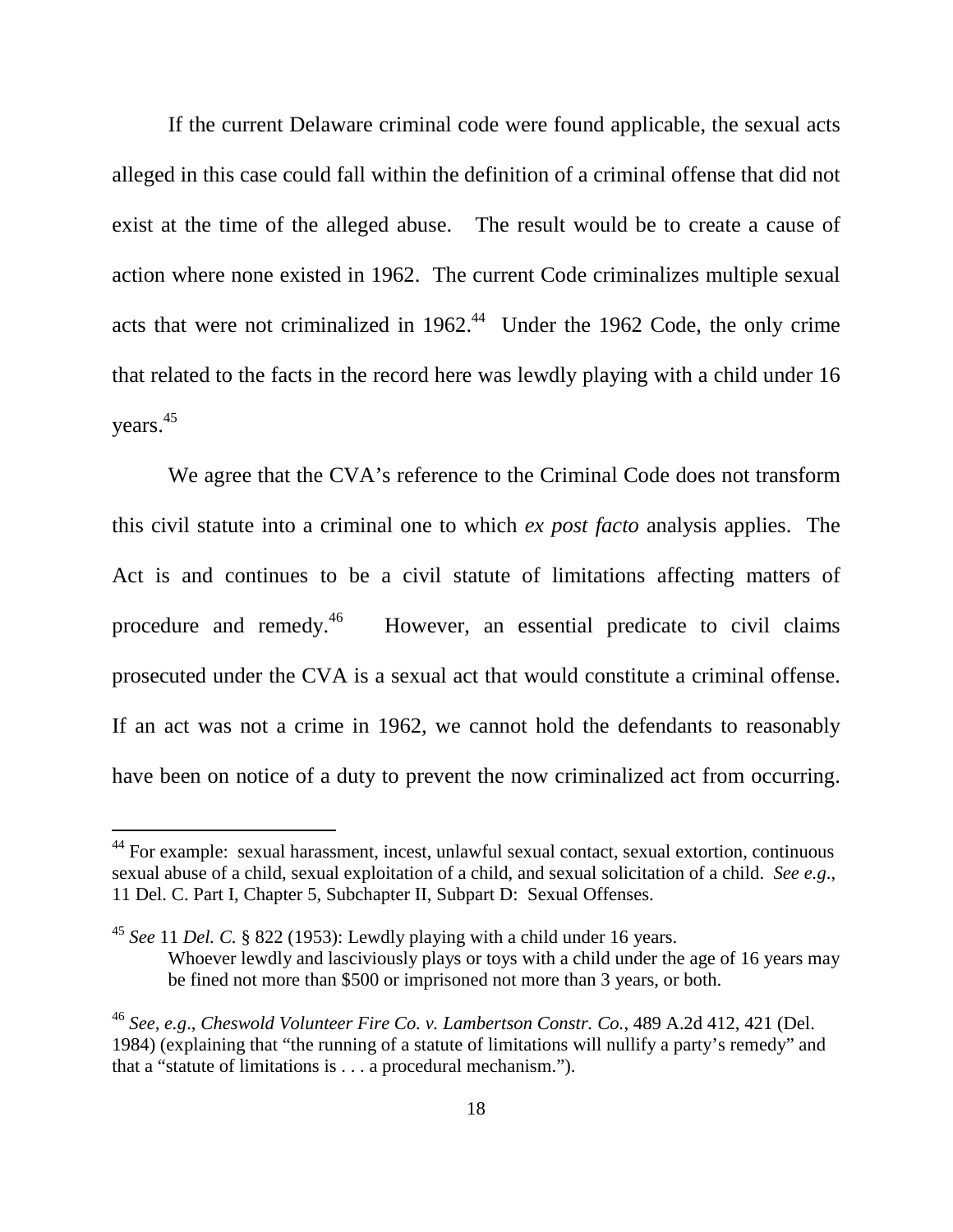To hold an institutional defendant liable today for failing to protect a plaintiff from conduct that was not criminal at the time of the conduct violates all notions of fairness by failing to put the defendant on notice that a failure to act could incur civil or criminal liability.

For the above reasons, we hold that the trial judge correctly held that the Criminal Code to be applied to claims under the CVA is the Code that was in existence when the alleged abuse occurred.

### **E. The CVA Violates Neither Federal Nor State Due Process.**

Constitutional claims are subject to plenary or *de novo* review to determine whether the Superior Court committed an error of  $law<sup>47</sup>$  When our "review is of a constitutional nature, there is a strong presumption that a legislative enactment is constitutional."<sup>48</sup> We resolve all doubts in favor of the challenged legislative act.<sup>49</sup>

<sup>47</sup> *Abrams v. State*, 689 A.2d 1185, 1187 (Del. 1997).

<sup>48</sup> *Wien v. State,* 882 A.2d 183, 186 (Del. 2005).

<sup>49</sup> *State v. Baker*, 720 A.2d 1139, 1144 (Del. 1998).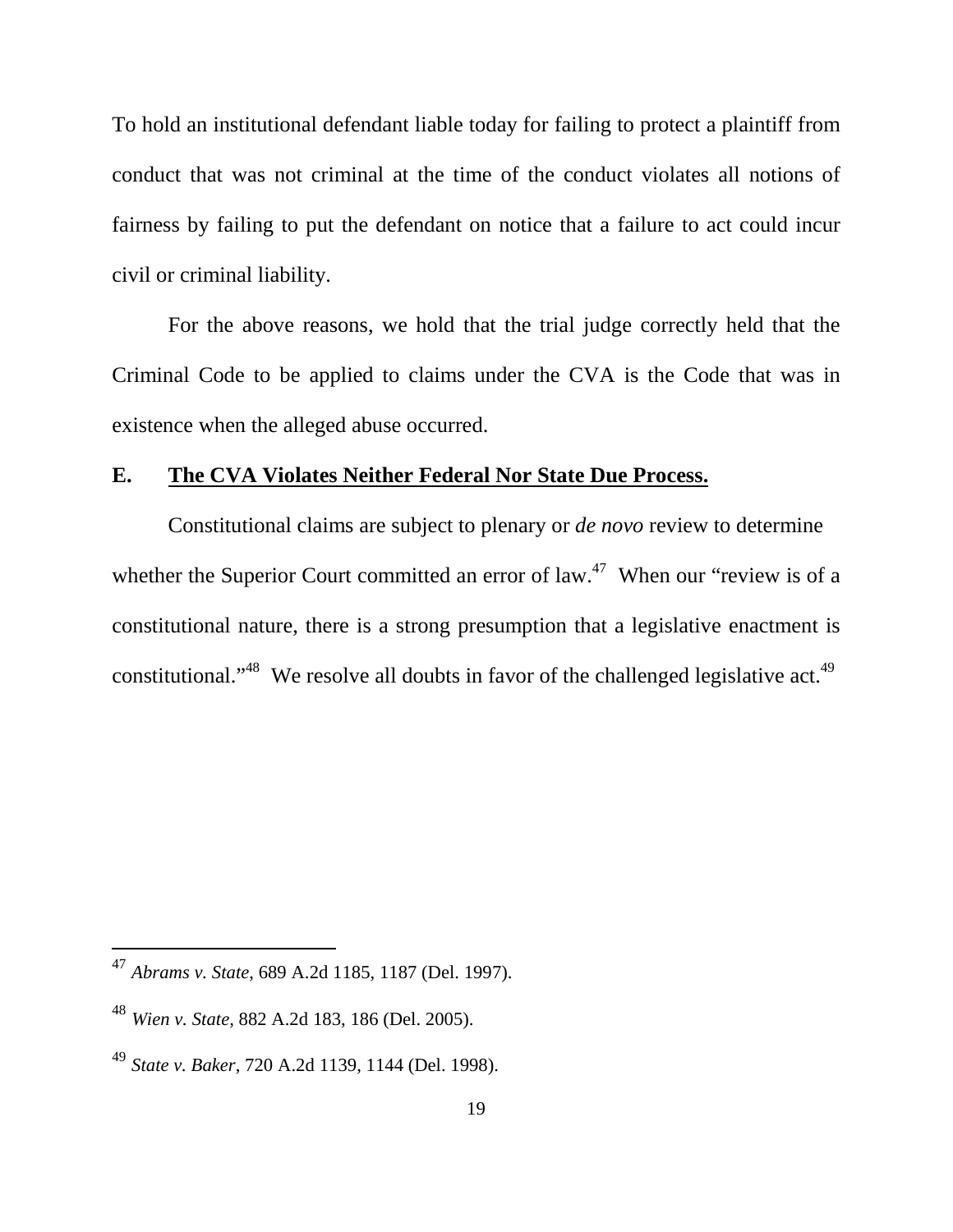## **a. The General Assembly Has the Power to Determine the Statute of Limitations and Such A Determination Does Not Violate Article I, Section 9 of the Delaware Constitution.**

Historically, the due process clause of the Delaware constitution<sup>50</sup> has substantially the same meaning as the due process clause contained in its federal counterpart.<sup>51</sup> The expression "due process of law, as it appears in the Constitution of the United States, and the expression 'law of the land' as used in the Delaware Constitution, have generally been held to have the same meaning."<sup>52</sup> When considering "a case of due process under our Constitution we should ordinarily submit our judgment to that of the highest court of the land, if the point at issue has been decided by that Court."<sup>53</sup>

 The Oblates argue that the expiration of a statute of limitations for a civil action is a fundamental vested right, and once the time has lapsed, a defendant has a vested right in knowing that no person or entity can bring a claim against him.

 $50$  DEL. CONST. art. I, § 9 ("All courts shall be open; and every man for an injury done him in his reputation, person, movable or immovable possessions, shall have a remedy by the due course of law, and justice administered according to the very right of the cause and the law of the land, without sale, denial, or unreasonable delay or expense. Suits may be brought against the State, according to such regulations as shall be made by law.").

<sup>51</sup> *Helman v. State*, 784 A.2d 1058, 1070 (Del. 2001).

<sup>52</sup> *Opinion of the Justices,* 246 A.2d 90, 92 (Del. 1962); *see also* Randy J. Holland, *The Delaware State Constitution: A Reference Guide* 59 (2002).

<sup>53</sup> *Gen. Elec. Co. v. Klein,* 106 A.2d 206, 210 (Del. 1954).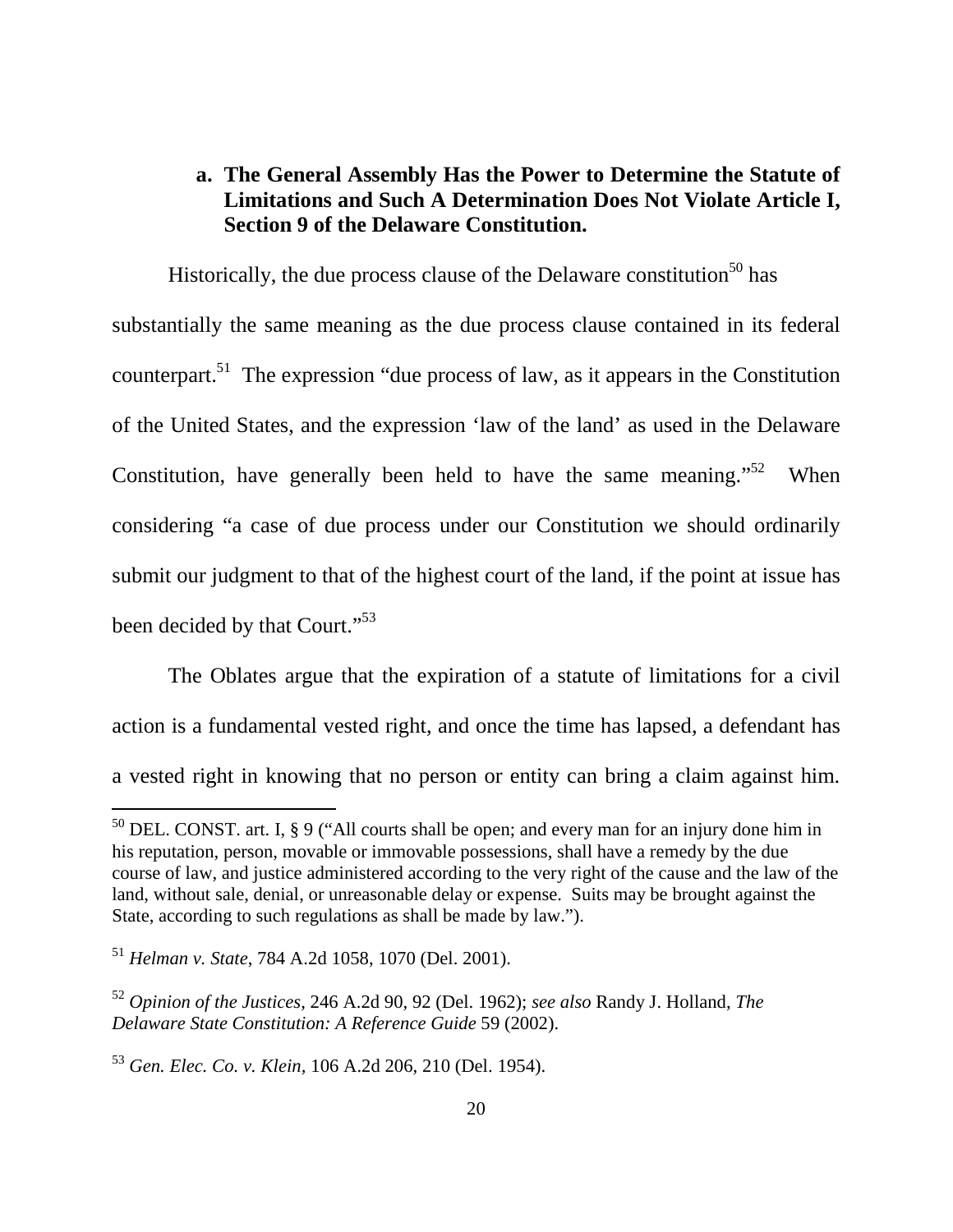We do not agree. Delaware constitutional due process is coextensive with federal due process.<sup>54</sup> Federal precedent has long held that unless the expiration of a statute of limitation creates a prescriptive property right, such as title in adverse possession, the legislature can revive a cause of action after the statute of limitation has expired.<sup>55</sup> In 1945, the United States Supreme Court concluded that revival of a personal cause of action, that did not involve the creation of title, does not offend the Federal Constitution.<sup>56</sup> Explicitly rejecting the fundamental right argument, the Court held that:

Statutes of limitation find their justification in necessity and convenience rather than in logic . . . They are by definition arbitrary, and their operation does not discriminate between the just and the unjust claim, or the avoidable and unavoidable delay . . . Their shelter has never been regarded as ... a 'fundamental right' ... the history of pleas of limitation shows them to be good only by legislative grace and to be subject to a relatively large degree of legislative control.<sup>57</sup>

As a matter of constitutional law, statutes of limitation go to matters of remedy, not destruction of fundamental rights.<sup>58</sup> Under Delaware law, the CVA can be applied retroactively because it affects matters of procedure and remedies, not substantive

<sup>58</sup> *Id*.

<sup>54</sup> *Blinder, Robinson & Co., Inc. v. Bruton,* 552 A.2d 466, 472 (Del. 1989).

<sup>55</sup> *Cambpell v. Holt,* 115 U.S. 620, 627-28 (1885).

<sup>56</sup> *Chase Sec. Corp. v. Donaldson,* 325 U.S. 304, 316 (1945).

<sup>57</sup> *Id*. at 314.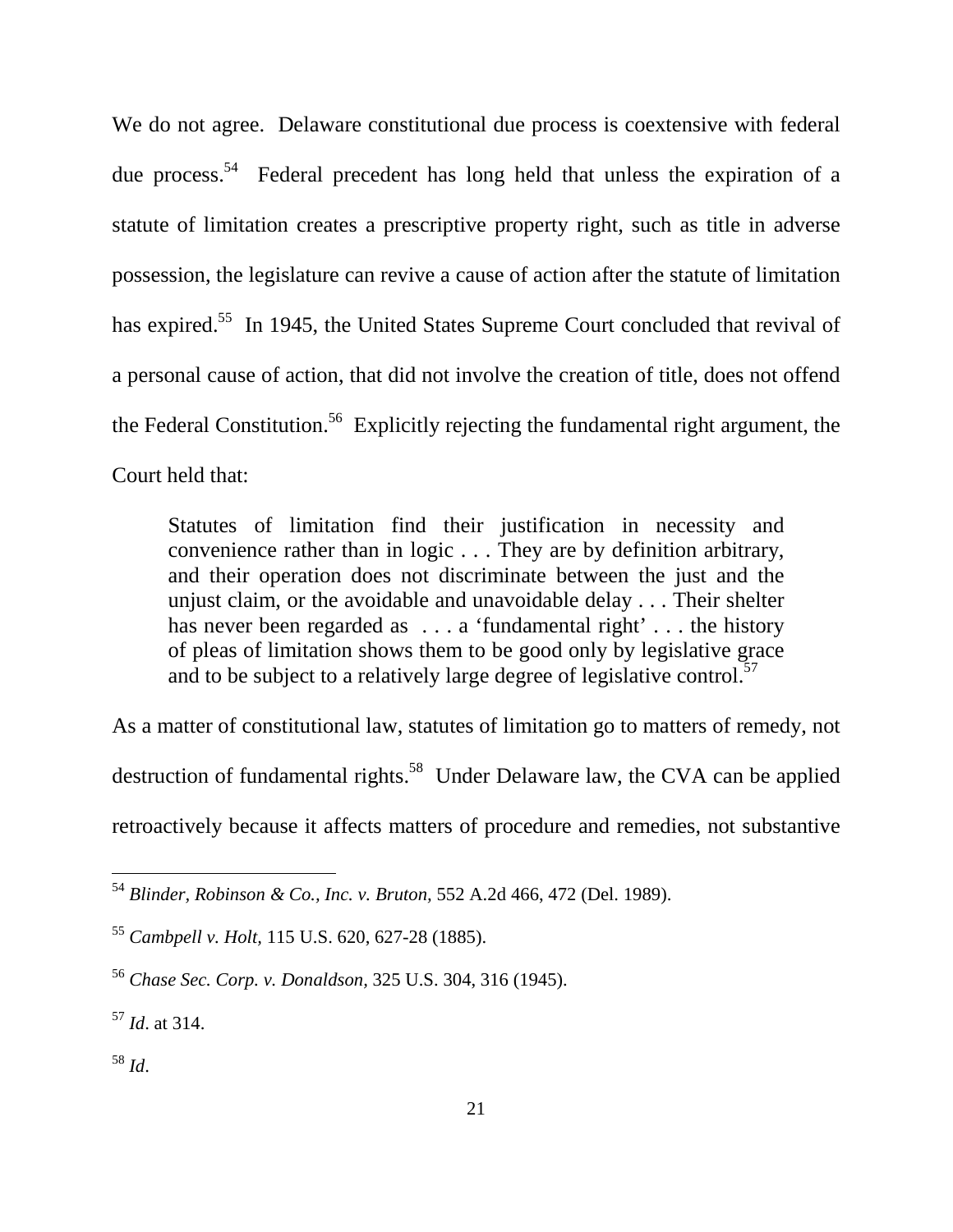or vested rights.<sup>59</sup> Accordingly, the General Assembly "has the power to determine a statute of limitations and such a determination does not violate [Article 1, Section 9] if it is reasonable."<sup>60</sup> Furthermore, we do not sit as an überlegislature to eviscerate proper legislative enactments. It is beyond the province of courts to question the policy or wisdom of an otherwise valid law. Rather, we must take and apply the law as we find it, leaving any desirable changes to the General Assembly.<sup>61</sup>

# **b. The CVA, As Applied to the Oblates, Does Not Violate Due Process.**

To prevail on an as applied due process challenge, a defendant must show not only the loss of the witness and/or evidence but also that that loss prejudiced him.<sup>62</sup> The complaining party must specifically indentify witnesses or documents lost during delay properly attributable to the plaintiff. $63$  Furthermore, the proof

<sup>59</sup> *Hubbard v. Hibbard Brown & Co.,* 633 A.2d 345, 354 (Del. 1993).

<sup>60</sup> Holland, *supra* note 54, at 60.

<sup>61</sup> *In re Adoption of Swanson,* 623 A.2d 1095, 1099 (Del. 1999).

<sup>62</sup> *U.S. v. Mays,* 549 F.2d 670, 677 (9th Cir. 1977).

<sup>63</sup> *U.S. v. Bartlett,* 794 F.2d 1285, 1289 (8th Cir. 1986).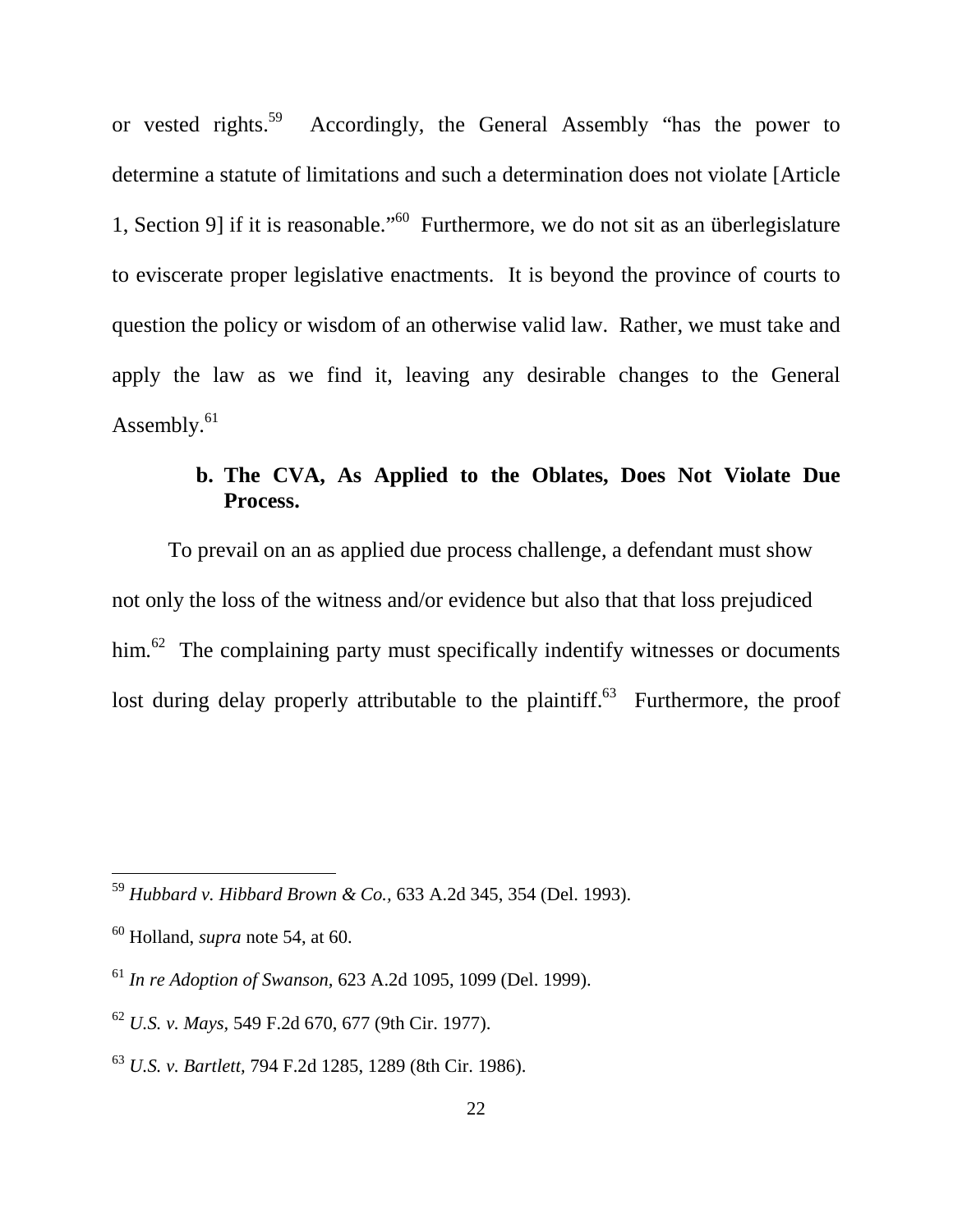must be definite and not speculative. An assertion that a missing witness might have been useful does not show the actual prejudice required.<sup>64</sup>

 The Oblates claim that the CVA violates due process as applied to them, because there is no direct evidence that the defendants had notice or knowledge of the risk of abuse that Norris posed. According to the Oblates, this lack of "notice" violates due process, and therefore, it is unjust for them to defend against a claim for gross negligence based on actions that occurred over 40 years ago.

 Here, the Oblates fail to demonstrate special hardships, oppressive effects or actual prejudice because there is abundant evidence—including the Oblates' own records demonstrating prior knowledge of Norris' sexual abuse of children and his many other problems—that the Oblates may have violated the educational standard of care for Delaware schools. Additionally, the Oblates were not unduly prejudiced by Norris' death and his inability to testify, because the question to be decided was whether the Oblates and Salesianum had knowledge of Norris' history as an abuser and failed to act in response. A review of the record evidence shows that there was sufficient circumstantial evidence to support the jury verdict.<sup>65</sup> Indeed, the evidence is taken directly from the defendants' own still existing

<sup>64</sup> *Mays,* 549 F.2d at 677.

<sup>65</sup> *See Seward v. State,* 732 A.2d 365, 369 (Del. 1999) (holding there is no distinction between direct and circumstantial evidence).